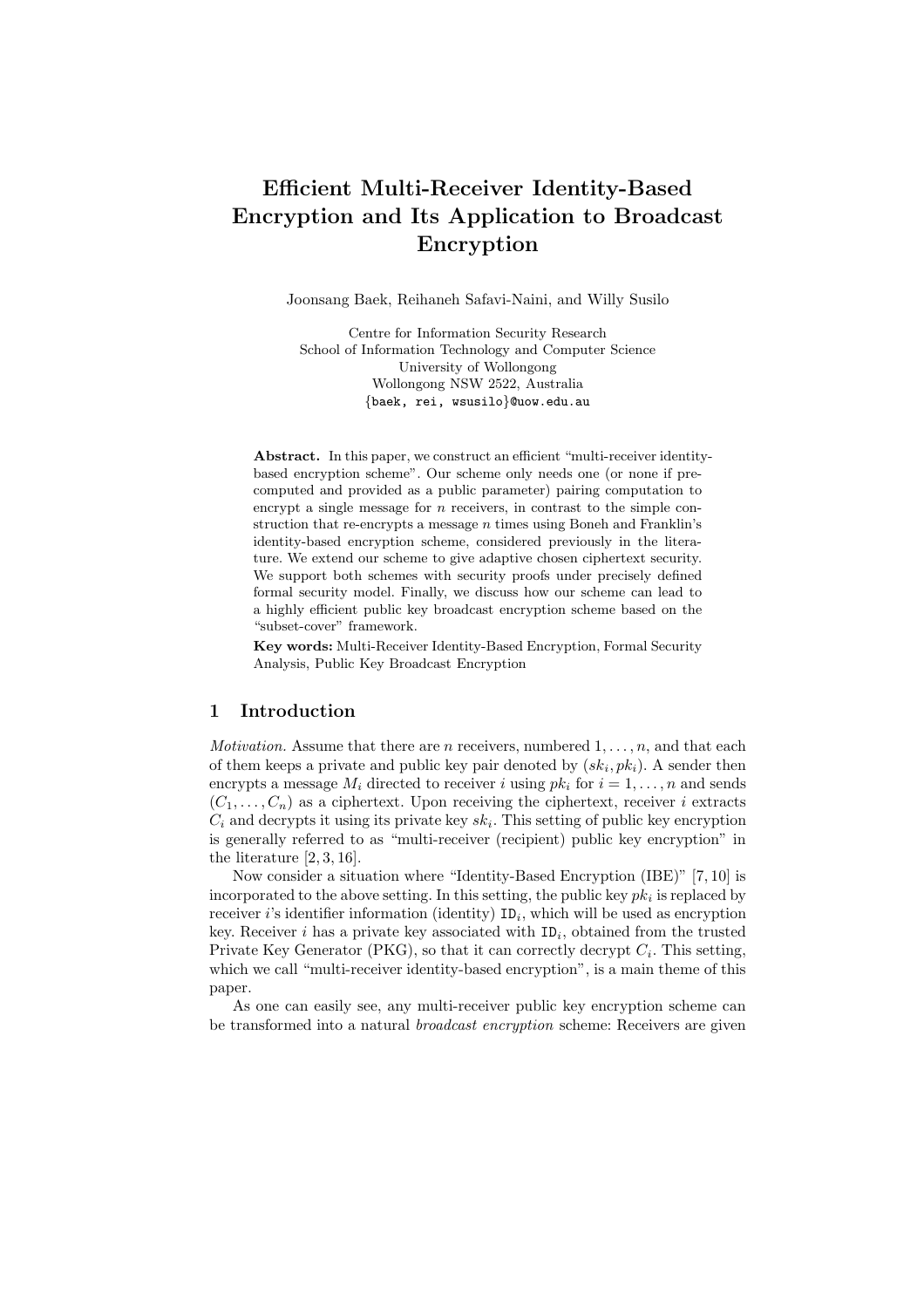private/public key pairs which may be generated by the sender. A single message  $M$  is then encrypted by running the multi-receiver encryption algorithm with all messages  $M_i$  for  $i = 1, \ldots, n$  set to M to produce a ciphertext which is sent to all receivers.

In the non-identity-based setting, the above broadcast encryption has received a great attention from the research community, while relatively little research has been done on the identity-based setting. One may, however, argue that the natural construction of a broadcast encryption scheme derived from the multi-receiver public key encryption scheme can trivially be transformed into the one in the identity-based setting. That is, a single message  $M$  is encrypted  $n$ times using  $ID_i$  for  $i = 1, ..., n$  and the resulting ciphertext  $(C_1, ..., C_n)$  is sent to the receivers. However, what one should not overlook here is that when the most widely used IBE scheme proposed by Boneh and Franklin [7] is employed to realize such scheme, we need at least n bilinear pairing computations, which is very expensive. (In fact, this was suggested in [18] and [11]).

Our Contributions. Following the above discussion, a natural question one can ask is how to design a multi-receiver identity-based encryption scheme that broadcasts a message with a high-level of computational efficiency while retaining security. In this paper, we answer this question affirmatively, providing an efficient multi-receiver IBE scheme that only requires "one" ( or "none" if precomputed) pairing computation to encrypt a single message for multiple receivers. We provide formal security notions for multi-receiver IBE schemes based on the "selective identity attack" model in which an attacker outputs ahead of time the identities of multiple receivers that it wishes to challenge [8, 4]. We then prove that our schemes are secure against chosen plaintext attack (CPA) and adaptive ciphertext attack ("CCA2  $[5]$ ") in the random oracle model  $[6]$  assuming the standard assumptions related to the Bilinear Diffie-Hellman problems [7] are computationally hard. Finally, we show how our schemes lead to very efficient public key broadcast encryption schemes based on the "subset-cover" framework [18]. As an independent interest, we discuss in Section 5 how the selective identity attack model plays an important role in obtaining an efficient reduction in the security analysis of our efficient multi-receiver IBE schemes.

Related Work. The concept of multi-receiver public key encryption was independently formalized by Bellare, Boldyreva, and Micali [2], and Baudron, Pointcheval, and Stern [1]. Their main result is that the security of public key encryption in the single-receiver setting implies the security in the multi-receiver setting. Hence, for example, one can construct a semantically secure multi-receiver public key encryption scheme by simply encrypting a message under  $n$  different public keys of a semantically secure single-receiver public key encryption scheme. Later, Kurosawa proposed a technique called "randomness re-use" to improve the computational efficiency and bandwidths of an ElGamal [13] version of multi-receiver public key encryption scheme. Kurosawa's work was refined in [3] in a sense that a general test to determine whether a given public key encryption scheme permits the randomness re-use to build up an efficient multi-receiver encryption scheme.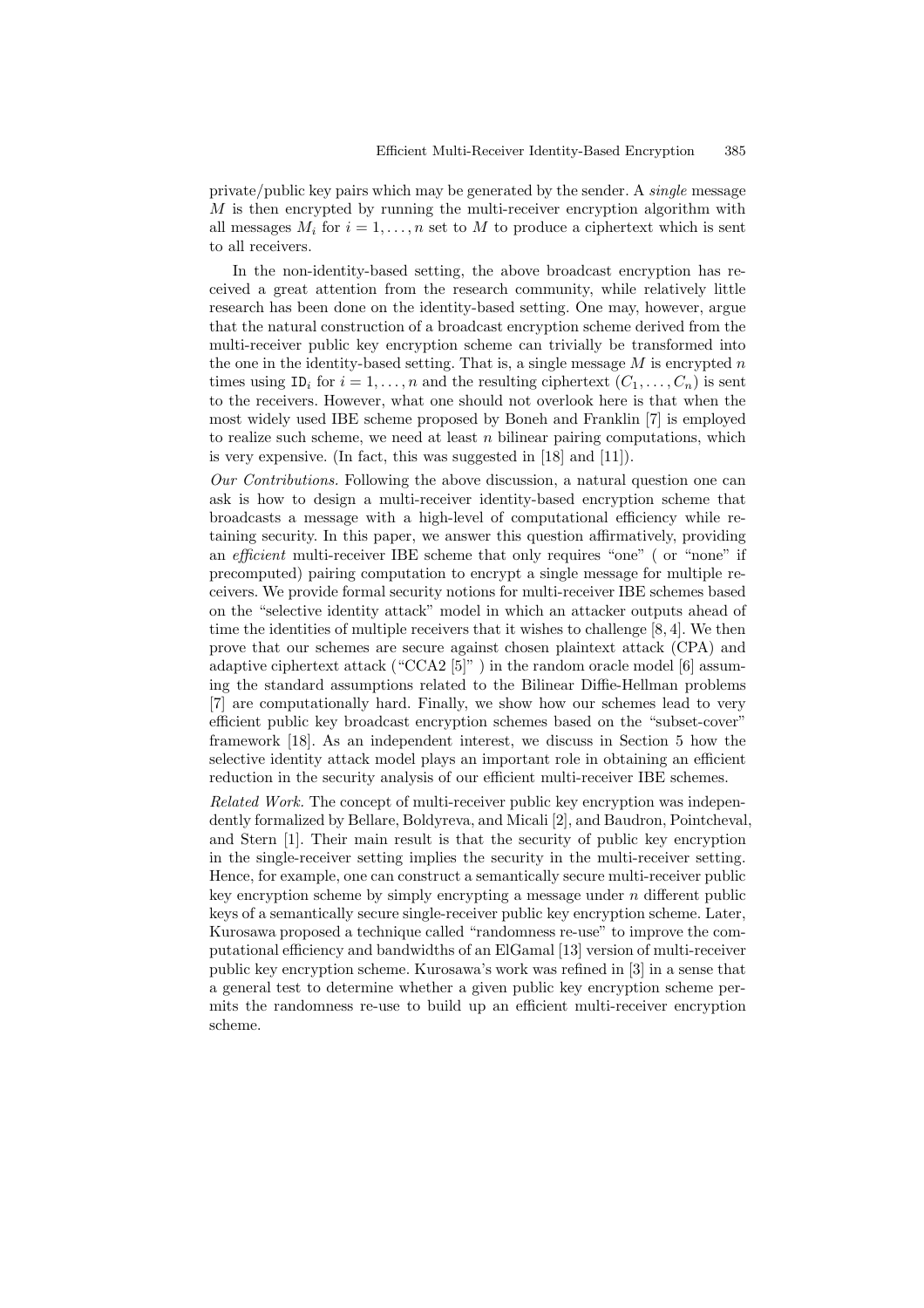To our knowledge, identity-based encryption in the multi-receiver setting has not been much treated in the literature. Chen, Harrison, Soldera, and Smart [9], and Smart [21] considered the problem of "conjunction" and "disjunction" of private keys associated with multiple identities in Boneh and Franklin's IBE scheme. In terms of conjunction, a user who has all the private keys associated with the identities that were used to encrypt a message can decrypt the ciphertext. Regarding disjunction, a user who possesses one of the private keys associated with identities that were used to create the ciphertext can decrypt. The authors of [9] and [21] showed how Boneh and Franklin's IBE scheme can be modified to solve the conjunction and disjunction problems efficiently. Especially, Smart presented a scheme that realizes the general logic formula called "conjunctive-disjunctive normal form (CDNF)" and showed how it can be used in access control to broadcast encrypted data. However, one criticism about the work of [9] and [21] is that their schemes are not supported by appropriate formal security model and proofs. Although our motivation is somewhat similar to those of [9] and [21] in terms of realizing "disjunction" in identity-based encryption, our constructions are different from theirs and importantly, we provide formal model and security proofs for our schemes.

Our work is also related to broadcast encryption [14] based on the "subsetcover" framework proposed by Naor, Naor, and Lotspiech [18]. In Section 6, we discuss it in detail.

# 2 Definitions for Multi-Receiver Identity-Based Encryption

Model. We present a generic model for multi-receiver IBE schemes. Note that in the multi-receiver IBE setting, either a single message or multiple messages can be encrypted. However, throughout the rest of the paper including the following definition, we assume that a single message is broadcast to the multiple receivers, which leads to interesting schemes and applications.

Definition 1 (Multi-Receiver IBE). A generic multi-receiver IBE scheme for broadcasting a single message, denoted by  $\Pi$ , consists of the following algorithms.

• PKG's key generation algorithm KeyGen: The PKG runs this algorithm to generate a PKG's master key and a common parameter, denoted by  $mk_{\text{PKG}}$  and  $cp_{\text{PKG}}$ respectively. Note that  $c_{PFKG}$  is given to all interested parties while  $mk_{PKG}$  is kept secret.

• PKG's private key extraction algorithm Extract: Providing an identity ID received from a user and its master key  $mk<sub>PKG</sub>$  as input, the PKG runs this algorithm to generate a private key associated with ID, denoted by  $sk_{\text{ID}}$ . We write  $S_{\text{ID}} =$  Extract $(mk_{\text{PKG}}, \text{ID}).$ 

• Encryption algorithm Encrypt: Providing multiple identities  $(\text{ID}_1, \ldots, \text{ID}_n)$  of the receivers, the PKG's common parameter  $cp_{\text{FKG}}$ , and a plaintext message M as input, the sender runs this algorithm to generates a ciphertext  $C$  which is an encryption of M under  $(ID_1, \ldots, ID_n)$ . We write  $C =$  Encrypt $(c_{PPKG}, (ID_1, \ldots, ID_n), M)$ .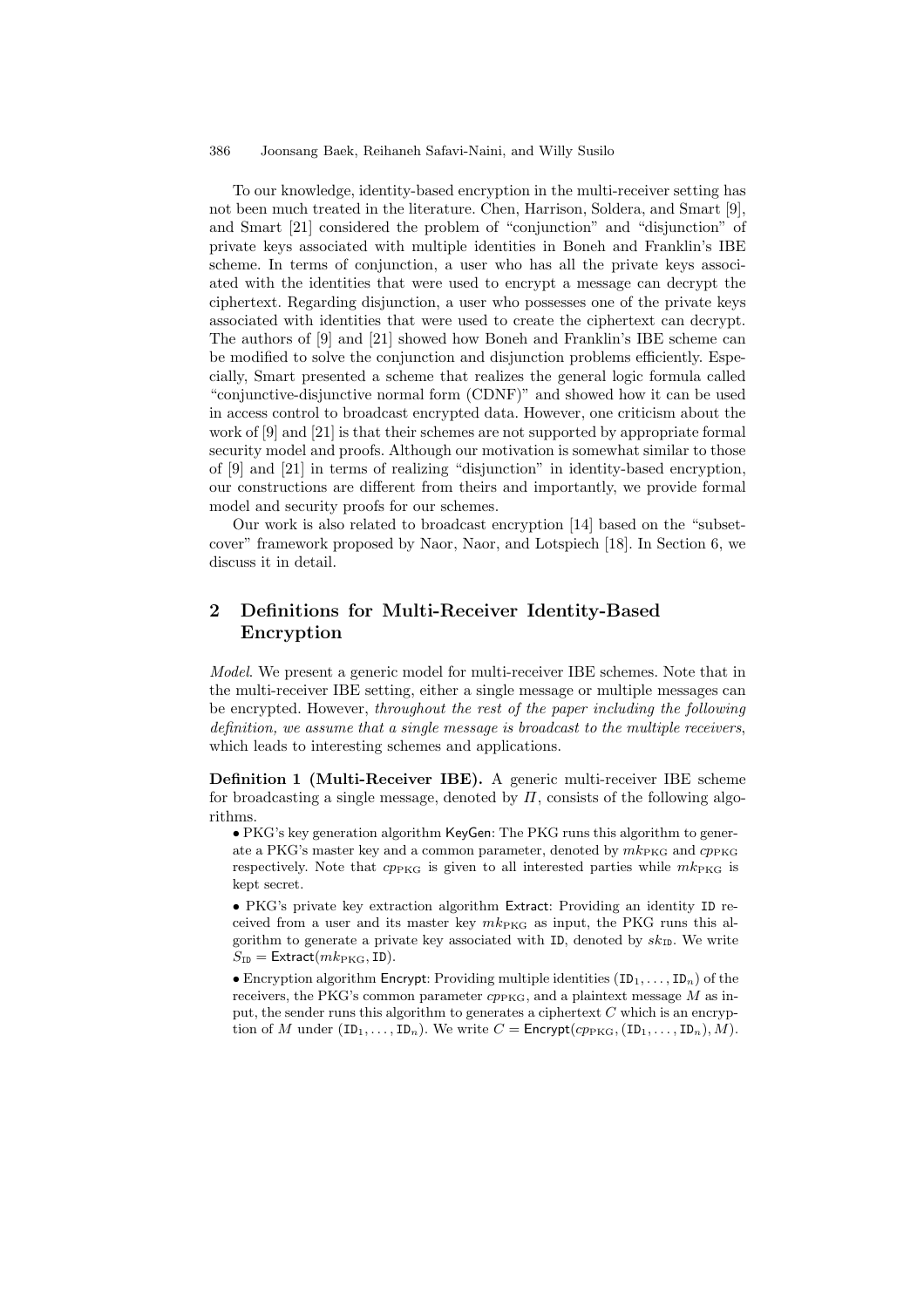• Encryption algorithm Encrypt: Providing multiple identities  $(ID_1, \ldots, ID_n)$  of the receivers, the PKG's common parameter  $cp_{\text{PKG}}$ , and a plaintext message M as input, the sender runs this algorithm to generates a ciphertext  $C$  which is an encryption of M under  $(ID_1, \ldots, ID_n)$ . We write  $C =$  Encrypt $(c_{PPKG}, (ID_1, \ldots, ID_n), M)$ .

• Decryption Algorithm Decrypt: Providing its private key  $sk_{\text{ID}_i}$ , the PKG's common parameter  $cp_{PKG}$ , and a ciphertext C as input, the receiver numbered i runs this algorithm to get a decryption  $D$ , which is either a certain plaintext message or a " $Reject$ " message. We write  $D = \mathsf{Decrypt}(cp_{\text{PKG}}, sk_{\text{ID}_i}, C)$ 

Security Notions. We present security notions for multi-receiver IBE schemes. In these notions, we consider the "selective identity attack" [8] in which an attacker commits ahead of time the identity that it intends to attack, which is slightly weaker than the model proposed in [7], where the attacker adaptively chooses the identity that will be challenged on rather than outputting it at the beginning.

We assume that this type of attacker outputs ahead of time a number of identities (of the receivers) that it wishes to attack, which we call a "selective multi-ID attack ". We then define "indistinguishability of encryptions under selective multi-ID, chosen plaintext attack", which we refer to as "IND-sMID-CPA" as follows.

Definition 2 (IND-sMID-CPA). Let  $A$  denote an attacker. Let  $\Pi$  be a generic multi-receiver IBE scheme. Consider the following game in which A interacts with the "Challenger":

**Phase 1**: A outputs target multiple identities, denoted by  $(\text{ID}_1^*, \ldots, \text{ID}_n^*)$ .

**Phase 2:** The Challenger runs the PKG's key generation algorithm  $\mathsf{KeyGen}_{\mathsf{PKG}}(k)$ to generate a master key and a common parameter  $(mk_{PKG}, cp_{PKG})$ . The Challenger gives  $cp_{\text{PKG}}$  to A while keeps  $mk_{\text{PKG}}$  secret from A.

Phase 3: A issues a number of private key extraction queries, each of which is denoted by ID. Upon receiving ID, the Challenger runs the private key extraction algorithm to get  $S_{\text{ID}} = \text{Extract}(mk_{\text{PKG}}, \text{ID})$ . A restriction here is that  $\text{ID} \neq \text{ID}_i^*$  for  $i=1,\ldots,n$ .

**Phase 4:** A outputs a target plaintext pair  $(M_0, M_1)$ . Upon receiving  $(M_0, M_1)$ , the Challenger picks  $\beta \in \{0,1\}$  at random and creates a target ciphertext  $C^*$ Encrypt $(c_{P{\rm PKG}}, (ID_1^*, \ldots, ID_n^*), M_\beta)$ . The Challenger returns  $C^*$  to A.

Phase 5: A issues a number of private key extraction queries as in Phase 3. **Phase 6:** A outputs its guess  $\beta' \in \{0, 1\}.$ 

We define A's guessing advantage  $\mathbf{Adv}_{\Pi}^{\text{IND}-\text{SMD--CPA}}(A) = |\Pr[\beta' = \beta] - \frac{1}{2}|\. A$ breaks IND-sMID-CPA of  $\Pi$  with  $(t, q_{ex}, \epsilon)$  if and only if the guessing advantage of A that makes  $q_{ex}$  private key extraction queries is greater than  $\epsilon$  within running time t. The scheme  $\Pi$  is said to be  $(t, q_{ex}, \epsilon)$ -IND-sMID-CPA secure if there is no attacker A that breaks IND-sMID-CPA of  $\Pi$  with  $(t, q_{ex}, \epsilon)$ .

We now define "indistinguishability of encryptions under selective multi-ID, adaptive chosen ciphertext attack", which we refer to as "IND-sMID-CCA".

Definition 3 (IND-sMID-CCA). Let A denote an attacker. Let  $\Pi$  be a generic multi-receiver IBE scheme. Phases 1, 2, 4, and 6 of the attack game for IND-sMID-CCA are identical to those of IND-sMID-CPA. We only describe Phase 3 and 5 in the following: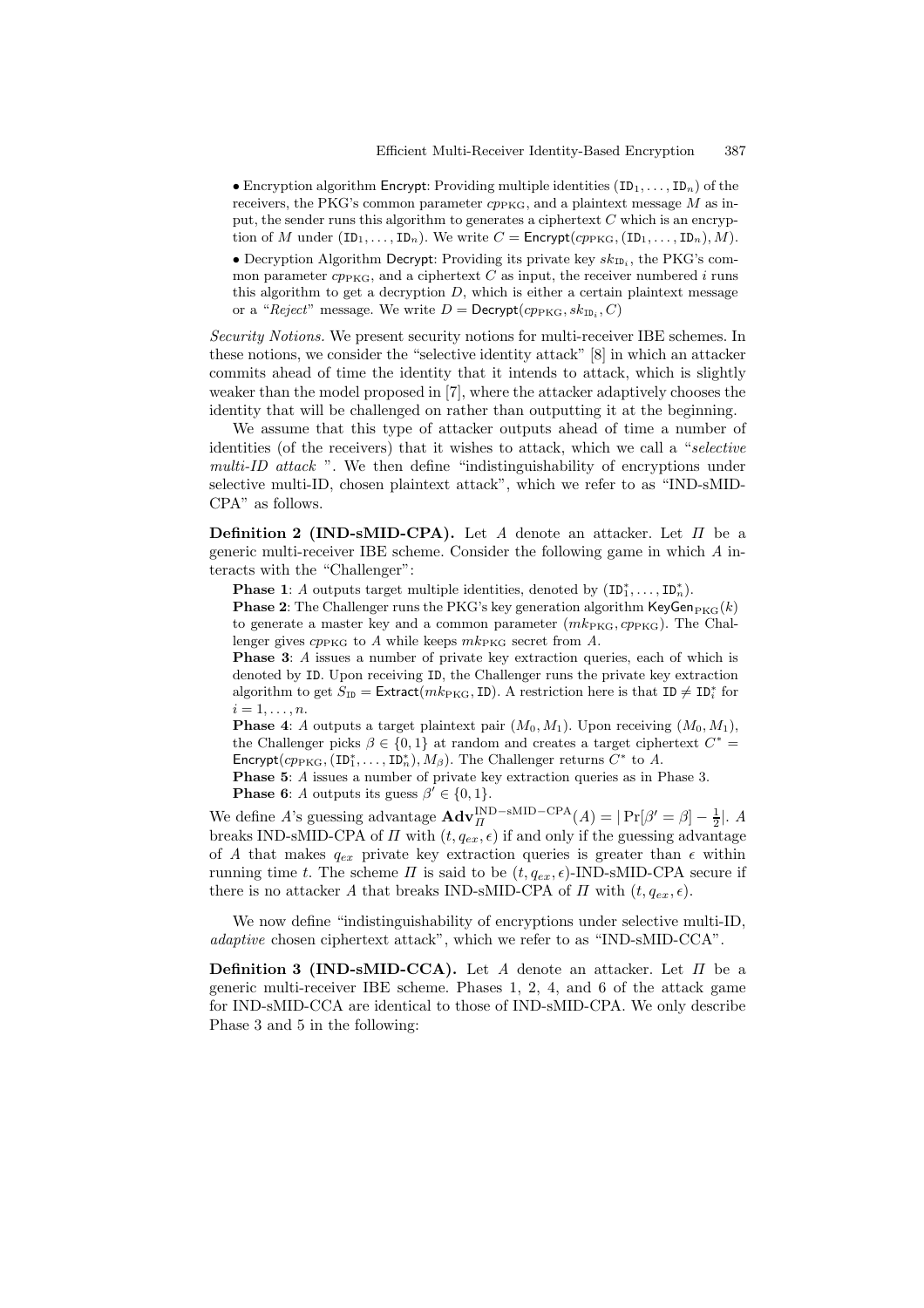Phase 3: A issues private key extraction queries as in Phase 3 of IND-sMID-CPA. Additionally, it issues decryption queries for target identities, each of which is denoted by  $(C, \texttt{ID}_i^*)$  for some  $i \in [1, n]$ . Upon receiving this, the Challenger generates a private key associated with  $ID_i^*$ , which is denoted by  $sk_{ID_i^*}$ , and returns  $D = \mathsf{Decrypt}(cp_{\textnormal{PKG}}, S_{\textnormal{ID}_i}, C)$  to  $A.$ 

Phase 5: As in Phase 3, A issues a number of private key extraction and decryption queries for target identities. However, this time, A is not allowed to issue a target ciphertext  $C^*$  as a decryption query.

We define A's guessing advantage  $\mathbf{Adv}_{\Pi}^{\text{IND}-\text{SMD--CCA}}(A) = |\Pr[\beta' = \beta] - \frac{1}{2}|.$ A breaks IND-sMID-CCA of  $\Pi$  with  $(t, q_{ex}, q_d, \epsilon)$  if and only if the guessing advantage of A that makes  $q_{ex}$  private key extraction queries and  $q_d$  decryption queries is greater than  $\epsilon$  within running time t. The scheme  $\Pi$  is said to be  $(t, q_{ex}, q_d, \epsilon)$ -IND-sMID-CCA secure if there is no attacker A that breaks INDsMID-CCA of  $\Pi$  with  $(t, q_{ex}, q_d, \epsilon)$ .

### 3 Bilinear Pairing and Related Computational Problems

As preliminaries, we review the bilinear pairing and related computational problems on which our efficient multi-receiver IBE schemes are based.

Definition 4 (Bilinear Pairing). An admissible bilinear pairing [7], which we denote by " $\hat{e}$ ", is defined over two groups of the same prime-order q denoted by  $G$  and  $F$  in which the Computational Diffie-Hellman problem is intractable. We will use an additive notation to describe the operation in  $\mathcal G$  while we will use a multiplicative notation for the operation in  $\mathcal F$ . In practice, the group  $\mathcal G$ is implemented using a group of points on certain elliptic curves, each of which has a small MOV exponent [17], and the group  $\mathcal F$  will be implemented using a subgroup of the multiplicative group of a finite field. The admissible bilinear map has the following properties. 1) Bilinear:  $\hat{e}(aP_1, bP_2) = \hat{e}(P_1, P_2)^{ab}$ , where  $P_1, P_2 \in \mathcal{G}$  and  $a, b \in \mathbb{Z}_q^*$ ; 2) Non-degenerate:  $\hat{e}$  does not send all pairs of points in  $\mathcal{G} \times \mathcal{G}$  to the identity in F. (Hence, if P is a generator of  $\mathcal{G}$  then  $\hat{e}(P, P)$ is a generator of  $\mathcal{F}$ ).; 3)Computable: For all  $P_1, P_2 \in \mathcal{G}$ , the map  $\hat{e}(P_1, P_2)$  is efficiently computable.

We now review the "Bilinear Decision Diffie-Hellman (BDDH)" problem, which is a "decisional" version of the Bilinear Diffie-Hellman problem on which Boneh and Franklin's IBE scheme [7] is based.

**Definition 5 (BDDH).** Let  $\mathcal{G}$  and  $\mathcal{F}$  be two groups of the same prime order q. Let P be a generator of G. Suppose that there exists a bilinear map  $\hat{e}$ :  $\mathcal{G} \times \mathcal{G} \to \mathcal{F}$ . Let A be an attacker. A tries to solve the following problem: Given  $(P, aP, bP, cP, \kappa)$  for uniformly chosen  $a, b, c \in \mathbb{Z}_q^*$  and  $\kappa \in \mathcal{F}$ , decide whether  $\kappa = \hat{e}(P, P)^{abc}.$ 

We define A's guessing advantage  $\mathbf{Adv}_{\mathcal{G}}^{\mathrm{BDDH}}(A)$  by

$$
Pr[A(P, aP, bP, cP, \hat{e}(P, P)^{abc}) = 1] - Pr[A(P, aP, bP, cP, \gamma) = 1],
$$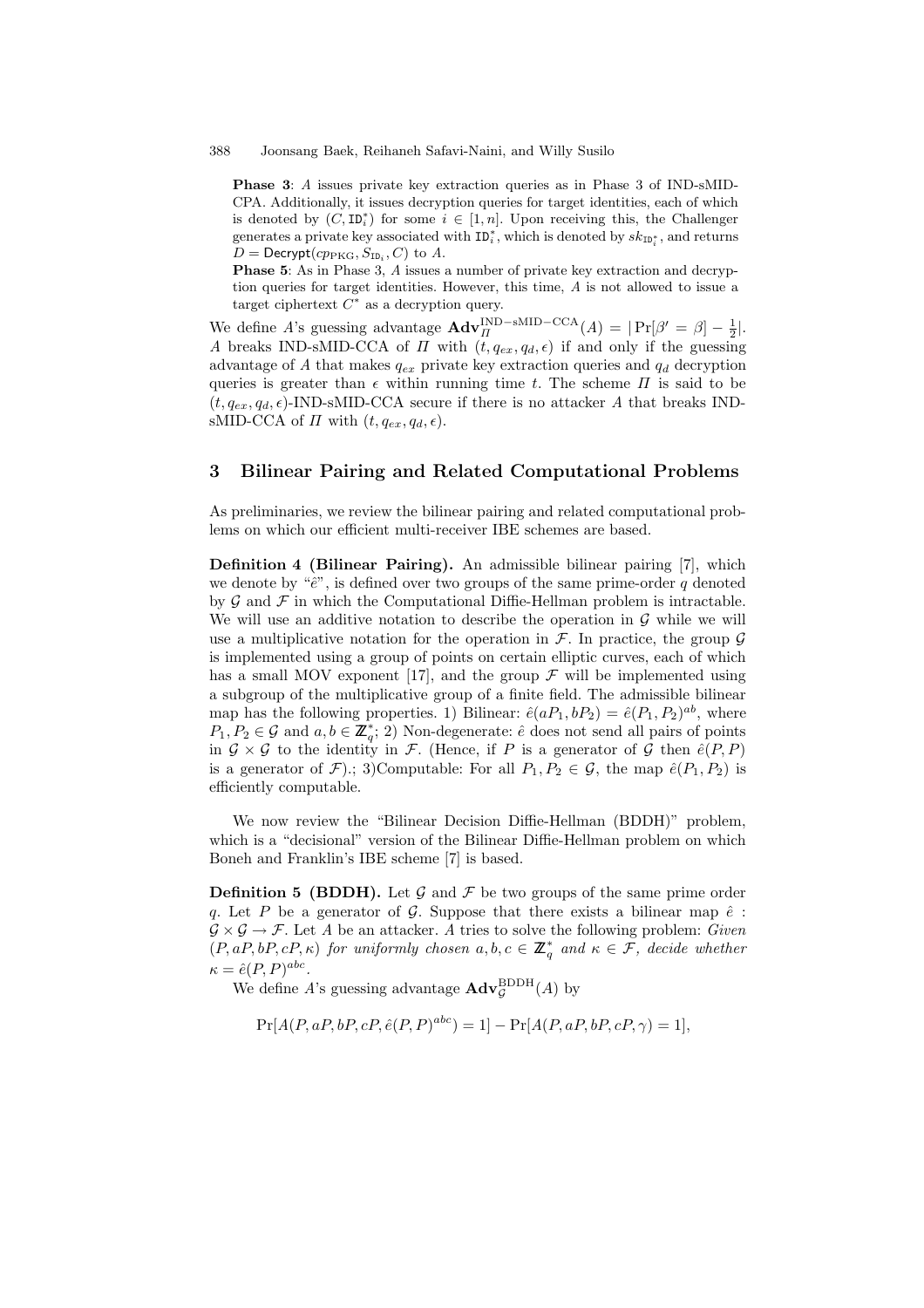where  $\gamma \in \mathcal{F}$  is chosen uniformly at random. A solves the BDDH problem with  $(t, \epsilon)$  if and only if the guessing advantage of A is greater than  $\epsilon$  within running time t. The BDDH problem is said to be  $(t, \epsilon)$ -intractable if if there is no attacker A that solves the BDDH problem with  $(t, \epsilon)$ .

It is widely believed that the BDDH problem is computationally hard [4, 8]. Hence, we can define a Gap-Bilinear Diffie-Hellman (Gap-BDH) problem which belongs to the new class of computational problems, called "Gap Problems" proposed by Okamoto and Pointcheval [19]. Informally, the intractability of the Gap-BDH means that it is hard to compute a Bilinear Diffie-Hellman key  $\hat{e}(P, P)^{abc}$  of  $(P, aP, bP, cP)$  although one has access to a BDDH oracle that, given a tuple  $(P, aP, bP, cP, \kappa)$ , decides whether  $\kappa = \hat{e}(P, P)^{abc}$ . A formal definition follows.

**Definition 6 (Gap-BDH).** Let  $\mathcal G$  and  $\mathcal F$  be two groups of order the same prime order q. Let P be a generator of G. Suppose that there exists a bilinear map  $\hat{e}: \mathcal{G} \times \mathcal{G} \to \mathcal{F}$ . Let A be an attacker. A tries to solve the following problem: Given  $(P, aP, bP, cP)$ , compute a Bilinear Diffie-Hellman key  $\hat{e}(P, P)^{abc}$  with the help of the Bilinear Decisional Diffie-Hellman (BDDH) oracle, which, given  $(P, aP, bP, cP, \kappa)$ , outputs 1 if  $\kappa = \hat{e}(P, P)^{abc}$  and 0 otherwise.

We define A's advantage  $\mathbf{Adv}_{\mathcal{G}}^{\text{Gap-BDH}}(A) = \Pr[A(P, aP, bP, cP) = \hat{e}(P, P)^{abc}].$ A solves the Gap-BDH problem with  $(t, q_o, \epsilon)$  if and only if the guessing advantage of A that makes  $q_0$  BDDH-oracle queries is greater than  $\epsilon$  within running time t. The Gap-BDH problem is said to be  $(t, q_o, \epsilon)$ -intractable if if there is no attacker A that solves the Gap-BDH problem with  $(t, q_o, \epsilon)$ .

### 4 Proposed Schemes

CPA Secure Scheme. We present our efficient multi-receiver IBE scheme based on the bilinear pairing. Our scheme is motivated by the binary-tree scheme of Canetti, Halevi, and Katz [8], which bears some similarities to Gentry and Silverberg's [15], and Boneh and Boyen's [4] hierarchical IBE schemes. However, the purpose and structure of our scheme are different from those of all the previous ones.

• KeyGen<sub>PKG</sub>: Choose two groups  $\mathcal{G} = \langle P \rangle$  and F of the same prime order q. Construct a bilinear pairing  $\hat{e}: \mathcal{G} \times \mathcal{G} \to \mathcal{F}$ . Choose  $Q \in \mathcal{G}^*$  uniformly at random. Choose  $s \in \mathbb{Z}_q^*$  uniformly at random and compute  $T = sP$ . Also, select a hash function  $H_1: \{0,1\}^* \to \mathcal{G}^*$ . Return  $cp_{PKG} = (q, \mathcal{G}, \mathcal{F}, \hat{e}, P, \hat{e})$  $Q, T, H_1$ ) and  $mk_{PKG} = (q, \mathcal{G}, \mathcal{F}, \hat{e}, P, s)$  as a PKG's common parameter and a master key respectively.

• Extract( $mk_{\text{PKG}}$ , ID): Compute  $S_{\text{ID}} = sH_1(\text{ID})$ . Return  $S_{\text{ID}}$  as a private key associated with identity ID.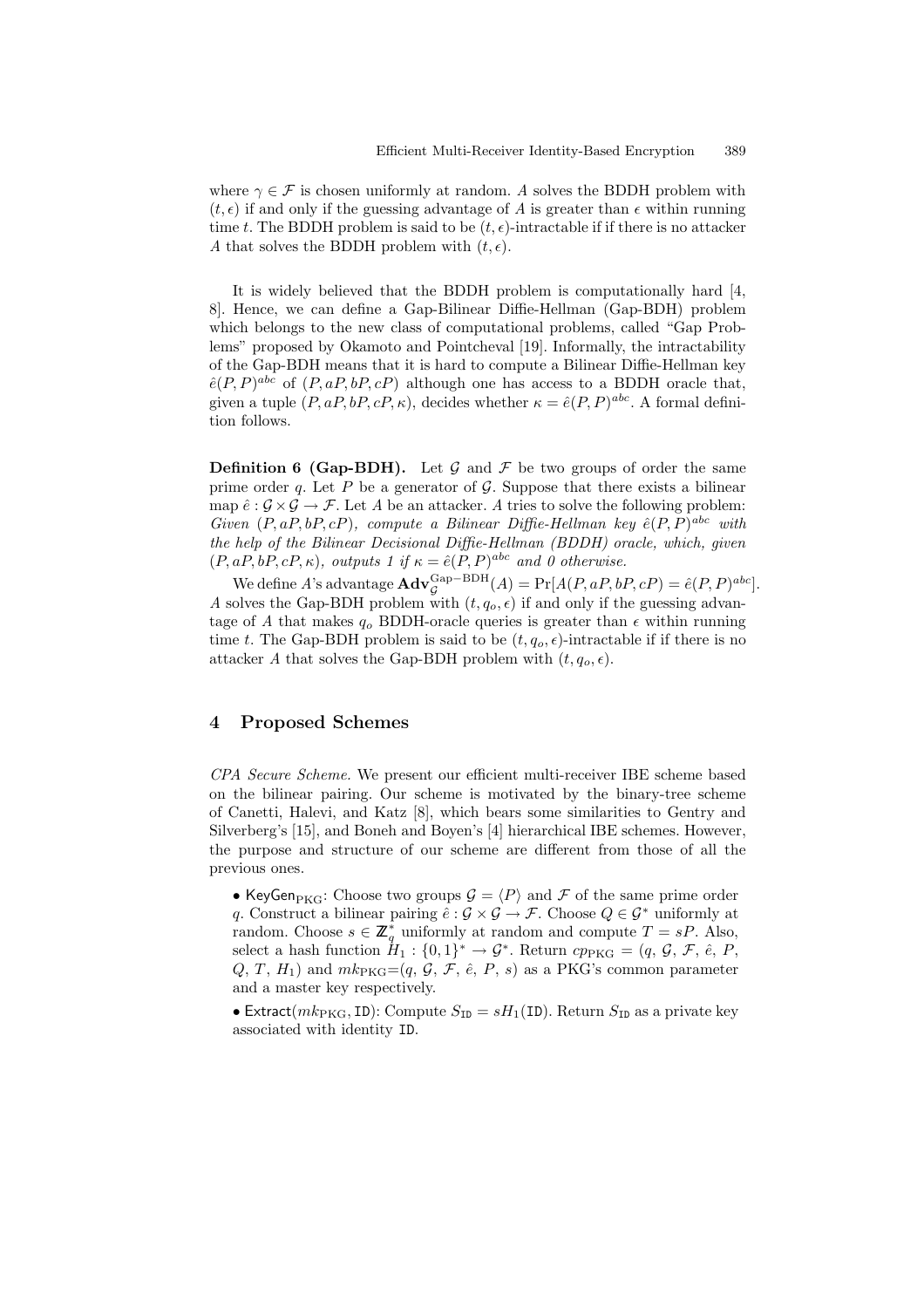• Encrypt( $cp<sub>PKG</sub>, (ID<sub>1</sub>, ..., ID<sub>n</sub>), M$ ): Choose  $r \in \mathbb{Z}_q^*$  uniformly at random and compute  $C = (U, V_1, \ldots, V_n, W, \mathcal{L})$  such that

$$
(U, V_1, \ldots, V_n, W, \mathcal{L}) = (rP, rH_1(ID_1) + rQ \ldots, rH_1(ID_n) + rQ, \hat{e}(Q, T)^r M, \mathcal{L}),
$$

where  $\mathcal L$  is a label that contains information about how " $V_i$ " is associated with each receiver. Return C as a ciphertext. (Notice that  $\hat{e}(Q,T)$  can be precomuted and provided as a PKG's common parameter. In this case, there is no need for the sender to perform a pairing computation).

• Decrypt $(c_{\text{PPKG}}, S_{\text{ID}_i}, C)$  for some  $i \in [1, n]$ : Parse  $C$  as  $(U, V_1, \ldots, V_n, W, \mathcal{L})$ . Using  $\mathcal{L}$ , find appropriate  $V_i$ . Then, compute

$$
M = \frac{\hat{e}(U, S_{\text{ID}_i})}{\hat{e}(T, V_i)} W
$$

and return M as a plaintext.

It is easy to see that the above decryption algorithm is consistent. Indeed, if  $C$  is a valid ciphertext,

$$
\frac{\hat{e}(U, S_{\text{ID}_i})}{\hat{e}(T, V_i)} W = \frac{\hat{e}(rP, sH_1(\text{ID}))}{\hat{e}(sP, rH_1(\text{ID}_i) + rQ)} W = \frac{\hat{e}(rP, sH_1(\text{ID}))}{\hat{e}(rP, sH_1(\text{ID}_i) + sQ)} W \n= \frac{\hat{e}(rP, sH_1(\text{ID}))}{\hat{e}(rP, sH_1(\text{ID}_i))\hat{e}(rP, sQ)} \hat{e}(Q, T)^r M = M.
$$

Security Analysis. We now prove that the hardness of the BDDH problem (Definition 5) is sufficient for the above scheme to be IND-sMID-CPA secure in the random oracle model [6].

**Theorem 1.** The above scheme is  $(t, q_{H_1}, q_{ex}, \epsilon)$ -IND-sMID-CPA secure in the random oracle model assuming that the BDDH problem is  $(t', \epsilon')$ -intractable, where  $t' > t + q_{H_1}O(\tau_1)$ . ( $\tau_1$  denotes the computing time for an exponentiation in  $\mathcal G$ ).

Proof. Assume that an attacker A breaks IND-sMID-CPA of the above scheme with probability greater than  $\epsilon$  within time t making  $q_{ex}$  private key extraction queries. We show that using  $A$ , one can construct an attacker  $B$  for solving the BDDH problem (Definition 5).

Suppose that B is given  $(q, \mathcal{G}, \mathcal{F}, P, aP, bP, cP, \kappa)$  as an instance of the BDDH problem. By  $\epsilon'$  and  $t'$ , we denote B's winning probability and running time respectively. B can simulate the Challenger's execution of each phase of IND-sMID-CPA game for A as follows.

[Simulation of Phase 1] Suppose that  $A$  outputs target multiple identities  $(ID_1^*$ ,  $\ldots, \text{ID}_n^*$ ).

[Simulation of Phase 2] B sets  $Q = bP$  and  $T = cP$ , and gives A  $(q, \mathcal{G}, \mathcal{F}, \hat{e}, \hat{e})$ P, T, Q,  $H_1$ ) as the PKG's common parameter, where  $H_1$  is a random oracle controlled by B as follows.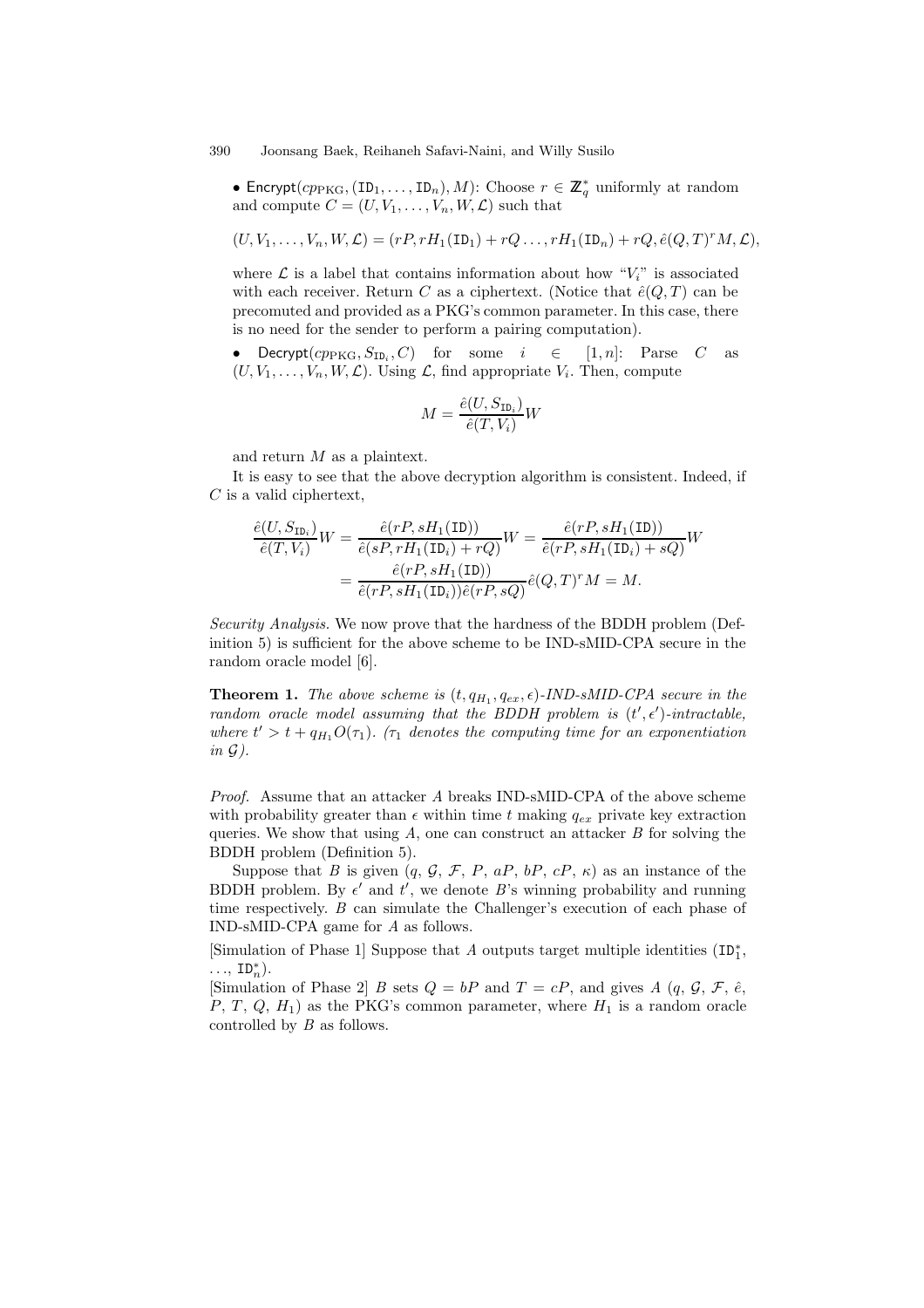Upon receiving a random oracle query  $ID_i$  to  $H_1$ :

- If there exists  $(ID_j, l_j, L_j)$  in H<sub>1</sub>List, return  $L_j$ . Otherwise, do the following:
	- ∗ If  $ID_j = ID_i^*$  for some  $i \in [1, n]$ , compute  $L_j = l_j P Q$ .
	- ∗ Else choose  $l_j \in \mathbb{Z}_q^*$  uniformly at random and compute  $L_j = l_j P$ .
	- ∗ Put  $(ID_j, l_j, L_j)$  in H<sub>1</sub>List and return  $L_j$  as answer.

[Simulation of Phase 3] B answers A's private key extraction queries as follows.

Upon receiving a private key extraction query  $ID_i$  (Note that by the assumption of the IND-sMID-CPA game,  $ID_j \neq ID_i^*$  for  $i = 1, ..., n$ ).

- If  $(ID_j, l_j, L_j)$  exists in H<sub>1</sub>List, compute  $S_{ID_j} = l_jT$ . Otherwise do the following:
	- ∗ Choose  $l_j \in \mathbb{Z}_q^*$  uniformly at random and compute  $S_{\text{ID}_j} = l_jT$ .
	- \* Put  $(ID_j, l_j, L_j)$  in H<sub>1</sub>List and return  $S_{ID_j}$  as answer. (Note that  $S_{\text{ID}_i} = l_j T = l_j cP = cl_j P = cH_1(\text{ID}_j)$  for all  $j \neq i$ .

[Simulation of Phase 4]  $B$  creates a target ciphertext  $C^*$  as follows.

Upon receiving  $(M_0, M_1)$ :

- Choose  $\beta \in \{0,1\}$  at random.
- Search H<sub>1</sub>List to get  $l_i$  that corresponds to  $ID_i^*$  for  $i = 1, ..., n$ .
- Compute  $l_i a P$  for  $i = 1, ..., n$  and  $\kappa M_\beta$ .
- Return  $C^* = (aP, l_1aP, \ldots, l_naP, \kappa M_\beta)$  as a target ciphertext. Note here that.

[Simulation of Phase 5] B answers A's random oracle/private key extraction queries as in Phase 3.

[Simulation of Phase 6] A outputs its guess  $\beta'$ . If  $\beta' = \beta$ , B outputs 1. Otherwise, it outputs 0.

[Analysis] We note that if  $\kappa = \hat{e}(P, P)^{abc}$ ,  $\kappa M_{\beta} = \hat{e}(bP, cP)^{a}M_{\beta} = \hat{e}(Q, T)^{a}M_{\beta}$ . Note also that  $l_i aP = l_i aP - aQ + aQ = a(l_i P - Q) + aQ = aH_1(\mathbb{ID}_i^*) + aQ$  for  $i = 1, \ldots, n$ . Hence  $C^*$  is a valid ciphertext. On the other hand, if  $\kappa$  is uniform and independent in  $\mathcal F$ , so is  $\kappa M_\beta$ . It is clear that from the construction above, B perfectly simulates the random oracle  $H_1$  and the key private key extraction in Phase 3 and 5. Hence, we get  $Pr[B(P, aP, bP, cP, \hat{e}(P, P)^{abc}) = 1] = Pr[\beta' = \beta],$ where  $|\Pr[\beta' = \beta] - \frac{1}{2}| > \epsilon$ , and  $\Pr[B(P, aP, bP, cP, \gamma) = 1] = \Pr[\beta' = \beta] = \frac{1}{2}$ , where  $\gamma$  is uniform in  $\mathcal F$ . Consequently, we get

$$
|\Pr[B(P, aP, bP, cP, \hat{e}(P, P)^{abc}) = 1] - \Pr[B(P, aP, bP, cP, \gamma) = 1]|
$$
  
> 
$$
\left| \left( \frac{1}{2} \pm \epsilon \right) - \frac{1}{2} \right| = \epsilon.
$$

Note that  $t' > t + q_{H_1}O(\tau_1)$ , where  $\tau_1$  denotes the computing time for an exponentiation in  $\mathcal{G}$ .

CCA Secure Scheme. In order to enhance security, we modify our scheme to provide (adaptive) chosen ciphertext security. Considering efficiency and simplicity,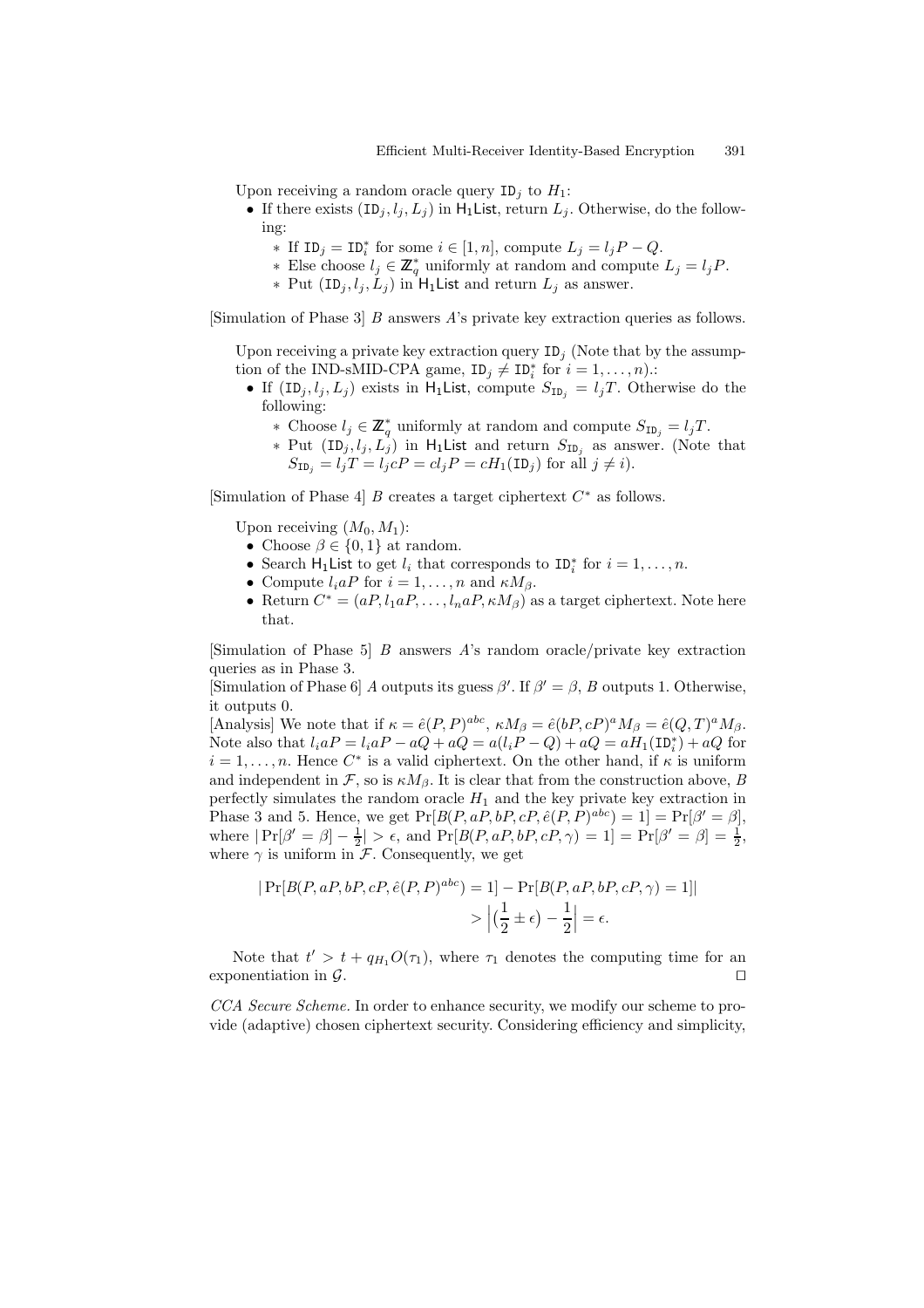we employ the technique used in the REACT scheme proposed by Okamoto and Pointcheval' [20].

• KeyGen<sub>PKG</sub>: Choose two groups  $\mathcal{G} = \langle P \rangle$  and F of the same prime order q. Construct a bilinear pairing  $\hat{e}: \mathcal{G} \times \mathcal{G} \to \mathcal{F}$ . Choose  $Q \in \mathcal{G}^*$  uniformly at random. Choose  $s \in \mathbb{Z}_q^*$  uniformly at random and compute  $T = sP$ . Also, select hash functions  $H_1: \{0,1\}^* \to \mathcal{G}, H_2: \mathcal{F} \to \{0,1\}^{k_1}$ , and  $H_3: \mathcal{G} \times \cdots \times \mathcal{G} \times \mathcal{F} \times \{0,1\}^{k_1} \rightarrow \{0,1\}^{k_2}$ . Return  $cp_{\text{PKG}} = (q, \mathcal{G}, \mathcal{F}, \hat{e}, q, \hat{e})$  $P, Q, T, H_1, H_2, H_3$ ) and  $mk_{\rm PKG} = (q, \mathcal{G}, \mathcal{F}, \hat{e}, P, s)$  as PKG's common parameter and master key respectively.

• Extract( $mk_{\text{PKG}}$ , ID): Compute  $S_{\text{ID}} = sH_1(\text{ID})$ . Return  $S_{\text{ID}}$  as a private key associated with identity ID.

• Encrypt $(c_{\text{PPKG}}, (\text{ID}_1, \ldots, \text{ID}_n), M)$  where  $M \in \{0, 1\}^{k_1}$ : Choose  $R \in \mathcal{F}$  and  $r \in \mathbb{Z}_q^*$  at random and compute compute  $C = (U, V_1, \ldots, V_n, W_1, W_2, \mathcal{L}, \sigma)$ such that

$$
(U, V_1, \ldots, V_n, W_1, W_2, \mathcal{L}, \sigma)
$$
  
=  $(rP, rH_1(ID_1) + rQ \ldots, rH_1(ID_n) + rQ, \hat{e}(Q, T)^r R, M \oplus H_2(R),$   
 $H_3(R, M, U, V_1, \ldots, V_n, W_1, W_2, \mathcal{L}))$ 

Return C as a ciphertext. (Notice that the "tag"  $\sigma$  guarantees the integrity of entire sequence of a ciphertext.)

• Decrypt $(c_{\text{PPKG}}, S_{\text{ID}_i}, C, \text{ID}_i)$  for some  $i \in [1, n]$ : Parse C as  $(U, V_1, \ldots, V_n, W_1, W_2, \mathcal{L}, \sigma)$ . Using  $\mathcal{L}$ , find appropriate  $V_i$ . Then, subsequently compute  $R = \frac{\hat{e}(U, S_{\text{ID}_i})}{\hat{e}(T, V_i)} W_1$ ,  $M = W_2 \oplus H_2(R)$ , and  $\sigma' =$  $H_3(R, M, V_1, \ldots, V_n, W_1, W_2, \mathcal{L})$ . If  $\sigma' = \sigma$ , return M as a plaintext and "Reject" otherwise.

Security Analysis. We prove that the hardness of the Gap-BDH problem (Definition 6) is sufficient for the above scheme to be IND-sMID-CCA secure in the random oracle model. (The proof is given in Appendix A).

**Theorem 2.** The above scheme is  $(t, q_{H_1}, q_{H_2}, q_{H_3}, q_{ex}, q_d, \epsilon)$ -IND-sMID-CCA secure in the random oracle model assuming that the Gap-BDH problem is  $(t', q_o, \epsilon')$ intractable, where  $\epsilon' > \epsilon - \frac{q_d}{2^{k_2}}$  and  $t' > t + (q_{H_1} + q_{ex})O(\tau_1) + q_d O(\tau_2) + (q_{H_2} + q_{ex})$  $(q_{H_3})O(1)$ ,  $q_o = q_{H_2} + q_{H_3}$  ( $\tau_1$  and  $\tau_2$  respectively denote the computing time for an exponentiation in  $\mathcal G$  and a pairing  $\hat e$ ).

### 5 Discussions on Efficiency and Security of Our Scheme

 $Efficiency \; Gains.$  We compare the major computational overhead and transmission rate (the length of the ciphertext) of our scheme with those of the obvious construction of multi-receiver IBE that simply re-encrypt a message  $M$  n times using Boneh and Franklin's IBE scheme, which we call "n-sequential composition of BF-IBE". In this scheme, M is encrypted to  $(r_1 P, M \oplus H_2(\hat{e}(H_1(\text{ID}_1), T)^{r_1})),...,$  $(r_n P, M \oplus H_2(\hat{e}(H_1(\text{ID}_n), T)^{r_n}))$ , where  $r_1, \ldots, r_n \in \mathbb{Z}_q^*$  are uniformly chosen at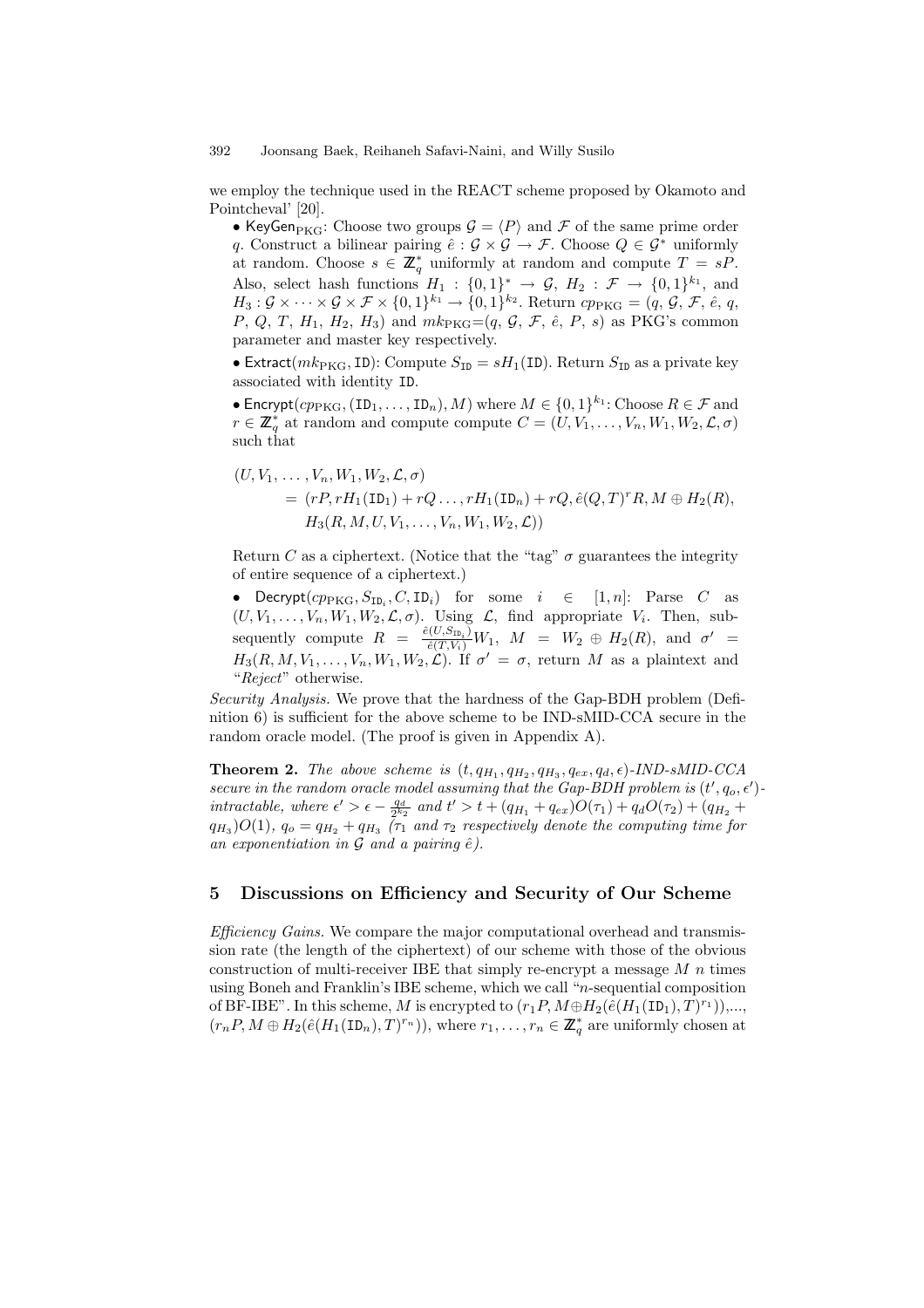random and  $(s, T = (sP))$  is the PKG's master key and common parameter respectively. As one can see, it is clear that our scheme provides much better performance: To encrypt a message  $M$ , our scheme only needs one pairing computation (none if  $\hat{e}(Q,T)$  is precomputed), n additions in group  $\mathcal G$  (to compute  $H_1(\text{ID}_i) + Q$ ),  $n+1$  scalar multiplications with elements from  $\mathcal G$  (to compute  $rP$  and  $r(H_1(\text{ID}_i) + Q) = rH_1(\text{ID}_i) + rQ$ , and 1 exponentiation in group  $\mathcal F$  (to compute  $\hat{e}(Q,T)^r$ ). The transmission rate is  $(n+1)l_1+l_2$  where  $l_1$  and  $l_2$  denote the bit-length of the element in  $\mathcal G$  and  $\mathcal F$  respectively. On the other hand, the  $n$ -sequential composition of BF-IBE needs  $n$  pairing computations (to compute  $\hat{e}(H_1(\text{ID}_i), T)$ , n scalar multiplications with elements in  $\mathcal G$  (to compute  $r_i P$ ), n exponentiations in group  $\mathcal F$  (to compute  $\hat e(H_1(\texttt{ID}_i), T)^{r_i}$ ). The transmission rate of this scheme is  $nl_1 + nl_3$  where  $l_3$  denotes the bit-length of the message.

In the following table, we summarize the above comparison.

|                           |        |  | Pairings Add. in G Mult. in G Exp. in $\mathcal{F}$ Trans. Rate |
|---------------------------|--------|--|-----------------------------------------------------------------|
| Our scheme                | or $0$ |  | $1 (n+1)l_1 + l_2)$                                             |
| $n$ -seq. comp. of BF-IBE |        |  | $nl_1 + nl_3$                                                   |

One might argue, however, that the randomness re-use technique [16, 3] can be employed to reduce the number of multiplications in group  $\mathcal G$ . This indeed helps, but the *n* pairings and *n* exponentiations in group  $\mathcal F$  still cannot be removed.

Fully Adaptive Multi-ID Attack. We notice that our scheme can also be proven secure in the "fully adaptive multi-ID attack" model where the attacker adaptively chooses which identity to attack and outputs target multiple identities in the challenger phase after it sees public parameters (rather than ahead of time). Unfortunately, the reduction is not very tight in that it introduces  $q_{ex}^{n}$  factor, where  $n$  denotes the number of receivers. The difficulty in getting an efficient reduction for our scheme stems from the difficulty in simulating a target ciphertext while handling the random oracle and key extraction queries.

To get a feeling for this, we sketch a security proof for our scheme in the fully adaptive multi-ID attack model. Let  $B$  be a BDDH attacker which is given  $(P, aP, bP, cP, \kappa)$ , where  $\kappa$  is either  $\hat{e}(P, P)^{abc}$  or a random element in  $\mathcal{F}$ , as an instance. Let A be a CPA attacker for our scheme in the fully adaptive multi-ID attack model. B first sets  $Q = bP$  and  $T = cP$ , which will serve as the PKG's public key. Upon receiving a query ID to the random oracle  $H_1$ , B generates a random coin  $\delta$  such that  $Pr[\delta = 0] = \rho$  and responds to the query with lP, where  $l \in \mathbb{Z}_q^*$  is chosen at random, if  $\delta = 0$ , and  $lP - Q$  otherwise. B puts  $(\text{ID}, l, \delta)$  in H<sub>1</sub>List, and if the same query is asked, B searches this list to respond to it. Upon receiving a private key extraction query ID, B runs the above algorithm for simulating  $H_1$  to get  $(ID, l, \delta)$  and answers with lT if  $\delta = 0$ , and aborts the simulation otherwise. Upon receiving target multiple identities  $(ID_1^*, \ldots, ID_n^*)$  and target plaintexts  $(M_0, M_1)$ , B runs the above algorithm for simulating  $H_1$  to get  $(\text{ID}_1^*, l_1, \delta_1), \ldots, (\text{ID}_n^*, l_n, \delta_n)$ . Unless  $\delta_1 = \cdots = \delta_n = 1$ , B aborts the simulation, otherwise, creates a target ciphertext as follows:  $C^*$  =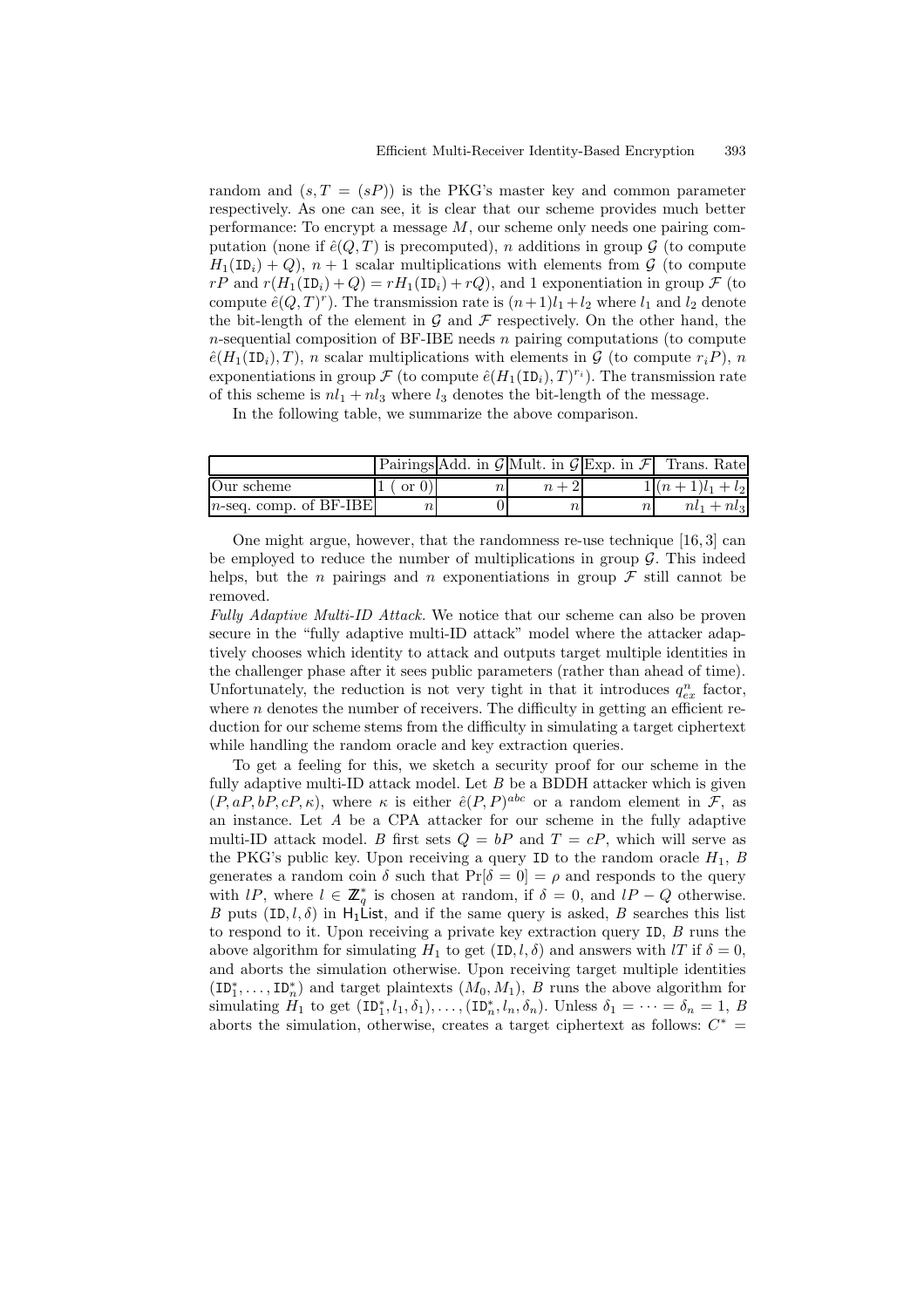$(aP, l_1aP, \ldots, l_naP, \kappa M_\beta)$  for a random  $\beta \in \{0, 1\}$ . The rest of the simulation are the same as the proof of Theorem 1.

As long as  $B$  does not abort the game,  $A$ 's view in the simulation is identical to the view in the real attack from the same argument given in the proof of Theorem 1. The probability that B does not abort the simulation is  $\rho^{q_{ex}}(1-\rho)^n$ , which is maximized at  $1 - \frac{n}{q_{ex}+n}$ . Consequently, this introduces  $q_{ex}^n$  factor in the reduction cost. In the selective multi-ID attack model, we do not have this problem as  $H_1(\mathbf{ID}_i^*)$  values can be "programmed" at the beginning.

On the other hand, we notice that one can get an efficient reduction for the security of the *n*-sequential composition of  $BF-IBE$  in the fully adaptive multi-ID attack model, due to its structural property which results in more pairing computations.

Trading off between security and efficiency is subjective. However, as seen from the beginning of this section, the efficiency gain in our scheme is huge, especially when there are a large number of receivers. In the following section, we show this is indeed a merit when our scheme is applied to broadcast encryption.

# 6 Application to Public Key Broadcast Encryption Based on Subset-Cover Framework

Broadcast Encryption Based on the Subset-Cover Framework. "Broadcast encryption" [14] deals with the problem of one party transmitting data to a large group of receivers so that only qualified subsets can decrypt the data. There are a number of applications of such scheme, e.g. pay-TV applications, distribution of copyright material, streaming audio/video, and etc. Since its introduction [14], broadcast encryption has been extensively studied in the literature. However, in this paper, we only focus on the "stateless receiver" case for broadcast encryption in the *public key* setting [18]. (Note that "stateless receiver" means that each user is given a fixed set of keys that cannot be changed through the lifetime of the system).

In the symmetric setting of broadcast encryption, only the trusted designer of the system, which we refer to as "Center", can broadcast a message. On the other hand, in the public key setting, the Center publishes a short public key which enables any party to broadcast data. Formally, a generic broadcast encryption scheme in the public key setting can be defined as follows [11].

Definition 7 (Public Key Broadcast Encryption). A public key broadcast encryption scheme consists of the following algorithms.

• Center's key generation algorithm  $KeyGen_{CTR}$ : Providing possibly a revocation threshold z (the maximum number of users that can be revoked) as input, the Center runs this algorithm to generate the Center's private key and public key, denoted by  $sk_{\text{CTR}}$  and  $pk_{\text{CTR}}$  respectively.

• Registration algorithm Reg: Providing the Center's private key and an index  $i$ associated with a user as input, the Center runs this algorithm to generate the secret initialization data, denoted by  $sk_i$ , to be delivered to a new user when he subscribes to the system. We write  $sk_i = \text{Reg}(sk_{\text{CTR}}, i)$ .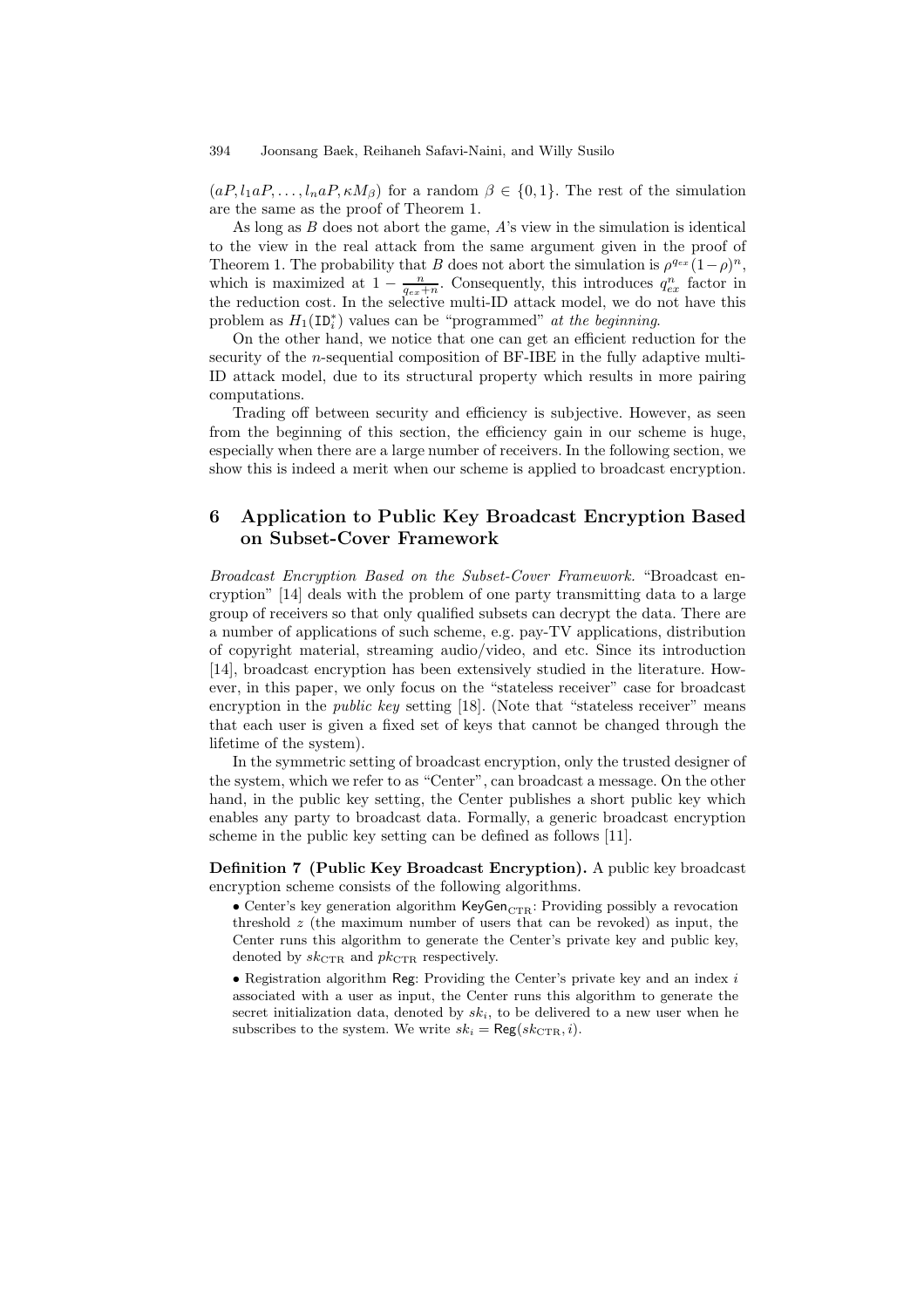- Encryption algorithm Encrypt: Providing the Center's public key, a session key K, and a set R of revoked users (with  $|\mathcal{R}| \leq z$  if a threshold was specified to the Center's key generation algorithm) as input, the sender runs this algorithm to generate a ciphertext C to be broadcast. We write  $C =$  Encrypt $(pk_{\text{CTR}}, K, \mathcal{R})$ .
- Decryption Algorithm Decrypt: Providing the secret data  $sk_i$  of a user and c ciphertext  $C$ , the user runs this algorithm to generate a decryption  $D$ , which is either a certain plaintext or a "Reject" message. We write  $D = \text{Decrypt}(sk_i, C)$ .

Subset-Cover Framework. In brief, the basic idea behind the "subset-cover" framework for broadcast encryption (in the symmetric setting) proposed by Naor, Naor, and Lotspiech [18] is to define a family  $S$  of subsets of the set  $\mathcal N$  of users, and to assign a key to each subset. Note that all the users in the subset have access to the assigned key. If the Center wants to broadcast a message to all the "non-revoked" users, it first determines a partition of  $\mathcal{N}/\mathcal{R}$ , where  $\mathcal R$  denotes the set of "revoked" users, and then encrypts the session key used to masquerade the message with all the keys associated to the subsets in the partition, which are elements of  $S$ .

In [18], two specific methods that realize the above subset-cover framework: The "Complete Subtree (CS)" method and "Subset Difference (SD)" method. Since our scheme is well applicable to the CS method, we review it in detail as follows. In the CS scheme, users are organized in a full binary tree, denoted by T: For simplicity, assume that there are  $N = 2<sup>h</sup>$  users in the system. Then, associate each user to a leaf of the full binary tree  $\mathcal T$  of height h. The Subset-Cover family S is now the collection of all the full *subtrees* of T. That is, if  $v_i$ is a node in T,  $S_i \in \mathcal{S}$  is the set of all the leaves of the full subtree of T rooted at  $v_i$ . To associate a key with each element of  $S$ , the Center simply assigns a random number  $k_i$  to each node  $v_i$ .  $k_i$  is then be used as encryption/decryption key for the subset  $S_i$ . Since each user needs to know the keys corresponding to all the subsets he/she belongs to, during the registration step, the Center gives the user all the keys  $k_i$  assigned to each node  $v_i$  in the path from the root to the leaf representing the user. Hence, each user is required to store  $O(\log N)$  keys. Note that the Center needs to keep track of all these keys given to each user. However, it was suggested in [18] that the Center derive all the  $2N-1$  keys from some short seed using a pseudo-random function.

A New Public Key Broadcast Encryption from Our Efficient Multi-Receiver IBE scheme. The CS method described above can also be realized in the public key setting as envisioned in [18]. Namely, one can assign a public key  $pk_i$  to each node  $v_i$ . However, as already mentioned in [18], this is very inefficient in that total  $2N-1$  public keys should explicitly be stored in some directory. To overcome this deficiency, the authors of [18] suggest that the IBE scheme be employed, which requires only  $O(1)$  space. According to Dodis and Fazio [11], this can be explained as follows: First, assign an identifier  $ID(S_i)$  to each subset  $S_i$  of the family S. As an example, assign each edge of the full binary tree  $\mathcal T$  with 0 or 1 depending on whether the edge connects the node with its left or right child, and assign to the subset  $S_i$  rooted at  $v_i$  the bit-string obtained reading off all the labels in the path from the root down to  $v_i$ . Then, the Center runs the key generation algorithm of IBE scheme to generate public parameters and the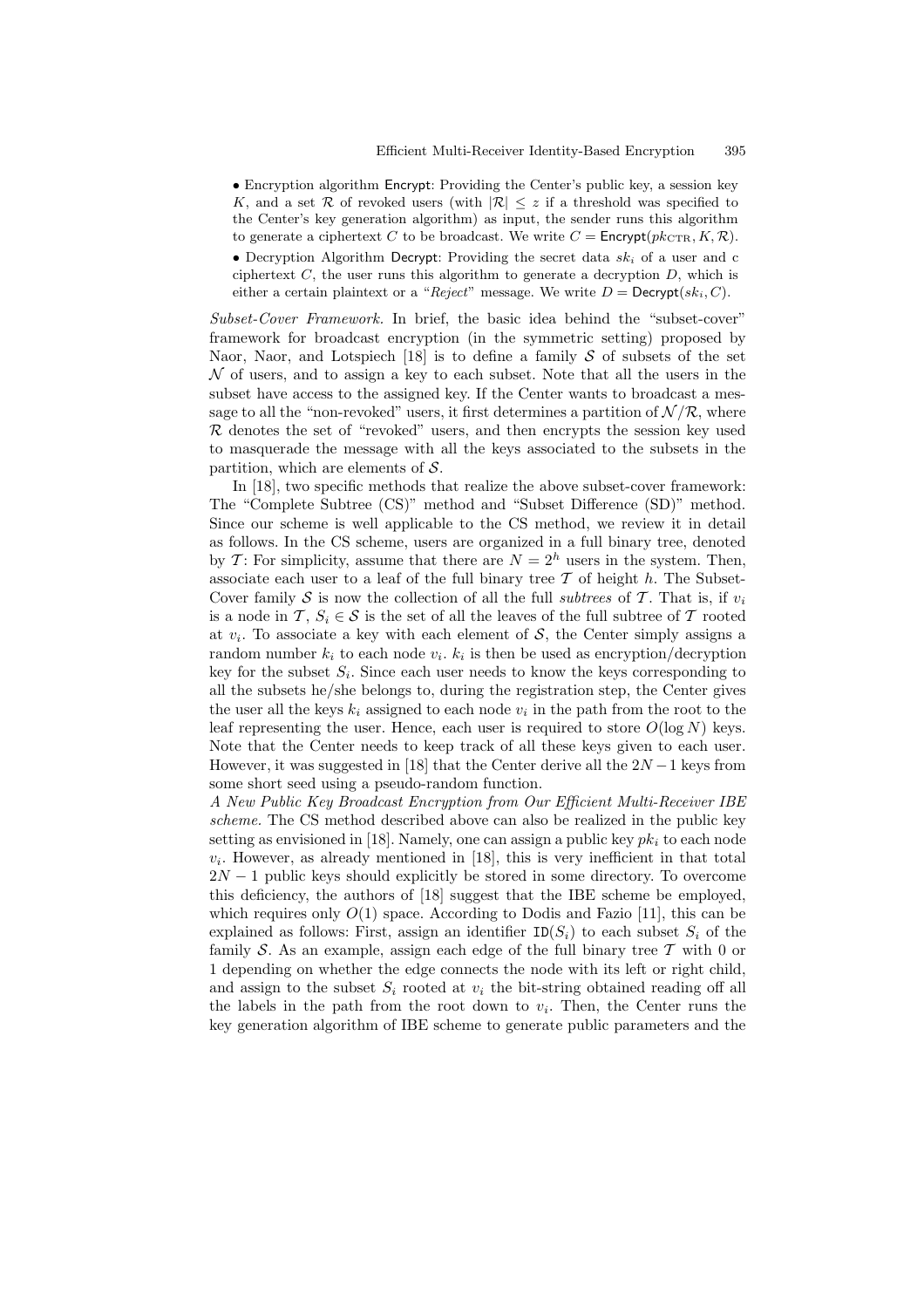description of the mapping used to assign an identifier to each subset. Namely, the Center plays the role of the PKG in the IBE scheme. For each subset  $S_i \in \mathcal{S}$ , the Center generates a private key associated with it by running the private key extraction algorithm of the IBE scheme with the identifier  $ID(S_i)$ . The Center then distributes the private data needed to decrypt the broadcast ciphertext, as in the symmetric key setting. Now, when a party wants to broadcast a message, it encrypts the session key used to protect the message under the public keys  $ID(S_{j_i})$  relative to all the subsets that cover all the non-revoked users. Note that this party only needs to know the public key of the Center and the description of the mapping  $ID(\cdot)$ .

As a concrete instantiation, Dodis and Fazio apply the simple sequential composition of Boneh and Franklin's [7] IBE scheme to realize the above. More precisely, one can encrypt a session key K as follows:  $(r_1P, K \oplus H_2(\hat{e}(H(\text{ID}(S_1))),$  $(T)^{r_1})), \ldots, (r_tP, K \oplus H_2(\hat{e}(H(\texttt{ID}(S_t)), T)^{r_t})) \text{ where } S_1, \ldots, S_t \text{ denote the subsets } \{f \in \texttt{In}(S_t)\}$ that cover  $\mathcal{N}/\mathcal{R}$  and  $(s, T = (sP))$  is the Center's private and public key pair. Note that  $t = \mu \log \frac{N}{\mu}$  where  $\mu = |\mathcal{R}|$  and  $N = |\mathcal{N}|$ . Hence, at least t pairing computations are needed.

Our Proposal. In contrast, using our multi-receiver IBE scheme presented in Section 4, one can design a very efficient public key broadcast encryption scheme that realizes the CS mechanism. In this new scheme, a session key  $K$  is encrypted as follows:

 $(rP, rH_1(ID(S_1)) + rQ \ldots, rH_1(ID(S_t)) + rQ, \hat{e}(Q, T)^r K),$ 

where  $(P, Q, T(= sP))$  and s are the Center's public and private keys respectively, and  $r \in \mathbb{Z}_q^*$  is uniformly chosen at random.

Note that in the above scheme, the length of the broadcast message remains the same as that of the original scheme of [18]. That is,  $t = \mu \log \frac{N}{\mu}$ . The main advantage of our scheme over those considered in [18, 11], however, is that it is computationally much more efficient as we just need to compute  $t$  additions in group  $\mathcal G$  instead of t pairings. Note also that compared with the scheme based on the SD method, which is proposed in [11], our scheme turns out to be more efficient in that the hierarchical IBE scheme [15] adopted in [11] results in expansion of the length of the encryption proportional to the depth in the hierarchy and more pairing computations proportional to the number of subset covers.

The above scheme can also be extended to provide chosen ciphertext security using our CCA scheme proposed in Section 4. More precisely, the security of the this scheme is relative to the following notion, which is weaker than the (public key version of) security notion for broadcast encryption presented in [18] in a sense that the the attacker outputs a set of revoked user before it sees a public key but stronger in a sense that it provides adaptive chosen ciphertext security. Note that the security notion given in [18] only considers non-adaptive chosen ciphertext attack, sometimes referred to as "CCA1 [5]".

Definition 8 (IND-sREV-CCA). Let A denote an attacker. Consider the following game in which A interacts with the "Challenger":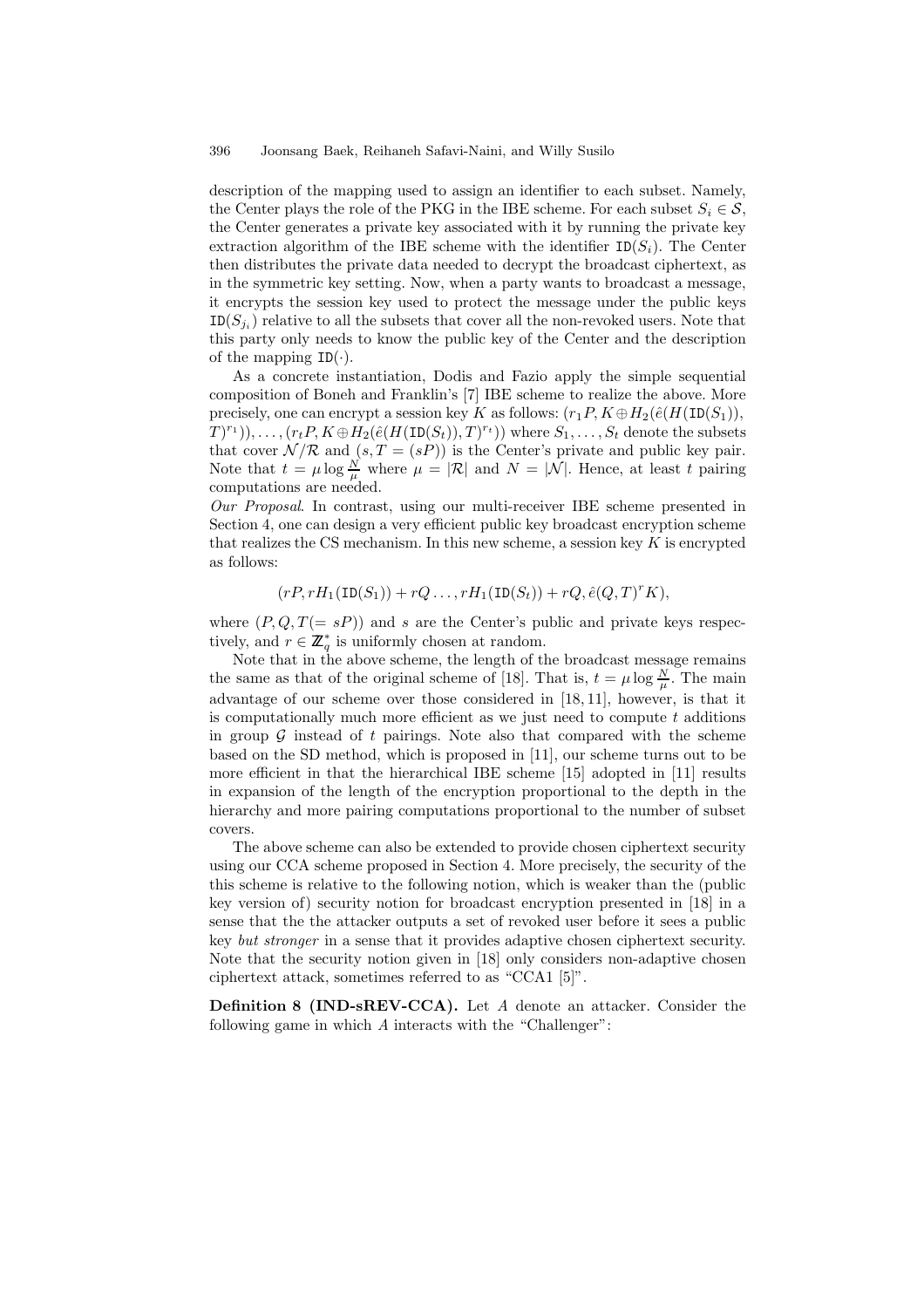**Phase 1:** A outputs a set of revoked users denoted by  $\mathcal{R}$ .

**Phase 2:** The Challenger runs the Center's key generation algorithm  $KeyGen_{CTR}$ to generate a private and public key pair  $(sk_{\text{CTR}}, pk_{\text{CTR}})$  of the Center. The Challenger gives  $c_{p_{\text{CTR}}}$  to A while keeps  $sk_{\text{CTR}}$  secret from A.

Phase 3: A requests the private data relative to the revoked users. Upon receiving each request, the Challenger runs the registration algorithm  $\text{Reg}(sk_{\text{CTR}}, i)$  to give A the private data relative to the revoked users. A also queries arbitrary ciphertexts to see any non-revoked users decrypt them. Upon receiving each decryption query, the Challenger runs  $\mathsf{Decrypt}(sk_i, C)$  and give the resulting decryption to A. **Phase 4:** A outputs a target session key pair  $(K_0, K_1)$ . Upon receiving  $(K_0, K_1)$ , the Challenger picks a coin  $\beta \in \{0,1\}$  at random and returns a target ciphertext  $C^* =$  Encrypt $(pk_{\text{CTR}}, K_\beta, \mathcal{R})$ .

**Phase 5:** A issues a number of decryption queries  $C$  as in Phase 3 with a restriction that  $C \neq C^*$ .

**Phase 6:** A outputs its guess  $\beta' \in \{0, 1\}.$ 

The reduction from IND-sMID-CCA (Definition 3) of our CCA-version of multi-receiver IBE scheme presented in Section 4 to IND-sREV-CCA of the public key broadcast scheme described above is almost obvious: When the attacker A for the above broadcast encryption scheme outputs the set  $\mathcal R$  of revoked users, the attacker B for the multi-receiver IBE scheme computes subsets  $S_1, \ldots, S_1$ that cover  $\mathcal{N}/\mathcal{R}$  and then outputs  $ID_1(S_1), \ldots, ID_t(S_1)$  as a target multiple identities. B then gives A the obtained PKG's common parameter as the Center's public key. B proceeds to answer A's queries in Phase 3 by querying its private key extraction and decryption oracles. When A outputs a target key pair  $(K_0, K_1)$  in Phase 4, B forwards it to its Challenger to get an encryption of  $K_0$ or  $K_1$  under the target multiple identities  $ID_1(S_1), \ldots, ID_t(S_1)$ . B gives this as a target ciphertext to  $A$  and proceeds to answer  $A$ 's decryption queries, which are different from the target ciphertext. When A outputs  $\beta' \in \{0,1\}$  in Phase 6, B returns it as its final guess.

## 7 Concluding Remarks

In this paper, we proposed provably secure multi-receiver IBE schemes that broadcast encrypted data with a high-level of efficiency. We also discussed how the proposed schemes can be used to enhance the efficiency of public key broadcast encryption schemes for stateless receivers, based on the subset-cover framework.

### Acknowledgement

The authors are grateful to anonymous referees for their helpful comments.

### References

1. O. Baudron, D. Pointcheval, and J. Stern, Extended Notions of Security for Multicast Public Key Cryptosystems, In ICALP 2000, LNCS 1853, pp. 499–511, Springer-Verlag, 2000.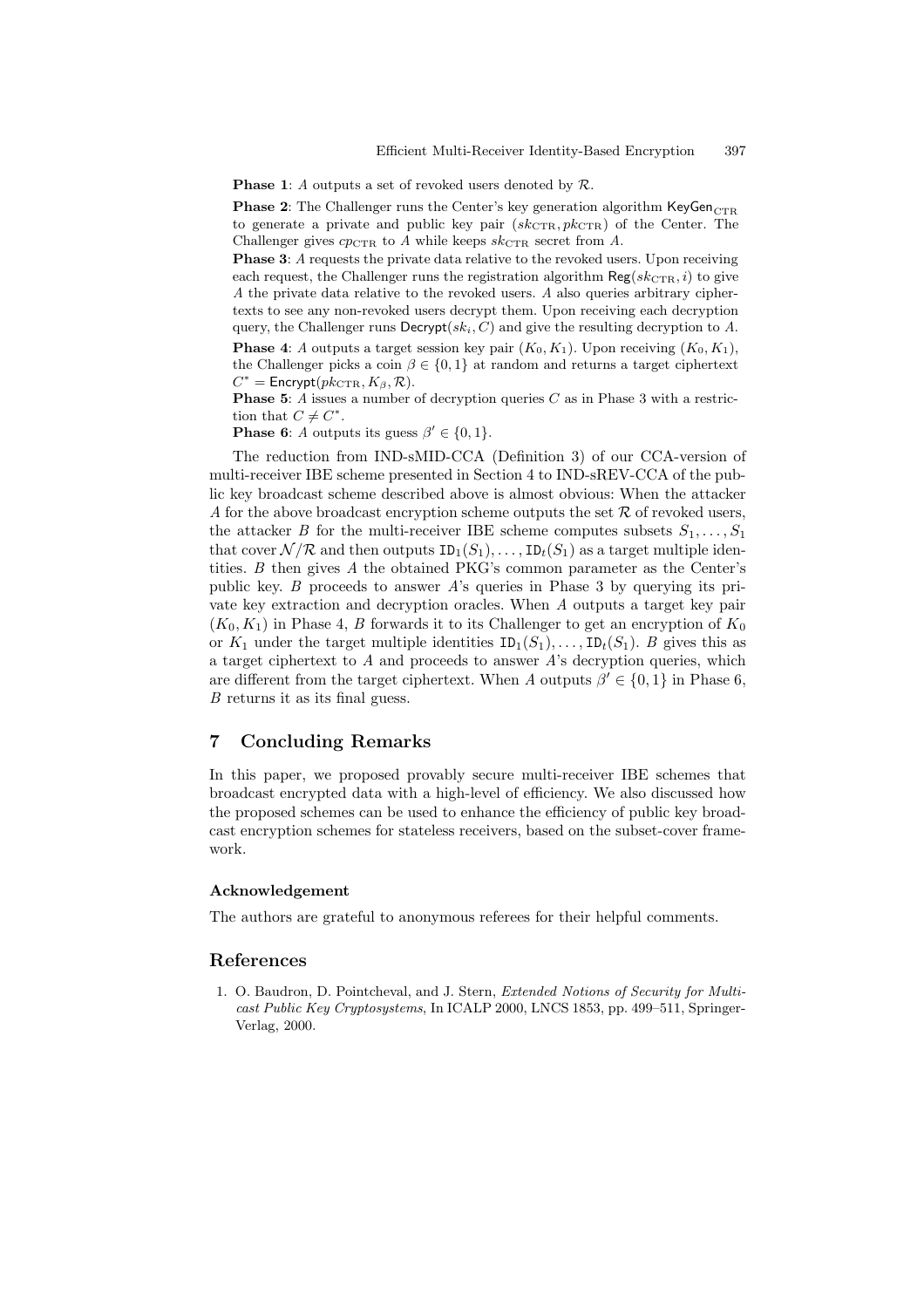- 2. M. Bellare, A. Boldyreva, and S. Micali, Public-key Encryption in a Multi-User Setting: Security Proofs and Improvements, In Eurocrypt 2000, LNCS 1807, pp. 259–274, Springer-Verlag, 2000.
- 3. M. Bellare, A. Boldyreva, and D. Pointcheval, Multi-Recepient Encryption Schemes: Security Notions and Randomness Re-Use, In PKC 2003, LNCS 2567, pp. 85–99, Springer-Verlag, 2003.
- 4. D. Boneh and X. Boyen, Efficient Selective-ID Secure Identity Based Encryption Without Random Oracles, In Eurocrypt 2004, LNCS 3027, pp. 223–238, Springer-Verlag, 2004.
- 5. M. Bellare, A. Desai, D. Pointcheval, and P. Rogaway, Relations Among Notions of Security for Public-Key Encryption Schemes, In Crypto '98, LNCS 1462, pp. 26–45, Springer-Verlag, 1998.
- 6. M. Bellare and P. Rogaway, Random Oracles are Practical: A Paradigm for Designing Efficient Protocols, In ACM CCCS '93, pp. 62–73, 1993.
- 7. D. Boneh and M. Franklin, Identity-Based Encryption from the Weil Pairing, Advances in Cryptology - In Crypto 2001, LNCS 2139, pp. 213–229, Springer-Verlag, 2001.
- 8. R. Canetti, S. Halevi, and J. Katz, A Forward-Secure Public-Key Encryption Scheme, Advances in Cryptology - In Eurocrypt 2003, LNCS 2656, pp. 255–271, Springer-Verlag, 2003.
- 9. L. Chen, K. Harrison, D. Soldera, and N. P. Smart: Applications of Multiple Trust Authorities in Pairing Based Cryptosysems, In InfraSec 2002, LNCS 2437, pp. 260–275, Springer-Verlag, 2002.
- 10. C. Cocks, An Identity Based Encryption Scheme Based on Quadratic Residues, In IMA 2001, LNCS 2260, pp. 360–363, Springer-Verlag, 2001.
- 11. Y. Dodis and N. Fazio, Public Key Broadcast Encryption for Stateless Receivers, In ACM-DRM, 2002.
- 12. Y. Dodis and N. Fazio, Public Key Trace and Revoke Scheme Secure against Adaptive Chosen Ciphertext Attack, In Public Key Cryptography 2003 (PKC 2003), LNCS 2567, pp. 100–115, Springer-Verlag 2002.
- 13. T. ElGamal: A Public Key Cryptosystem and a Signature Scheme Based on Discrete Logarithms, IEEE Transactions on Information Theory, Vol. 31, pp. 469–472, IEEE, 1985.
- 14. A. Fiat and M. Naor, Broadcast Encryption, In Crypto '94, LNCS 773, pp. 480–491, Springer-Verlag, 1994.
- 15. C. Gentry and A. Silverberg, Hierarchical ID-Based Cryptography, In Asiacrypt 2002, LNCS 2501, pp. 548–566, Springer-Verlag, 2002.
- 16. K. Kurosawa, Multi-Recepient Public-Key Encryption with Shortened Ciphertext, In PKC 2002, LNCS 2274, pp. 48–63, Springer-Verlag, 2002.
- 17. A. J. Menezes, T. Okamoto, and S. A. Vanstone: Reducing Elliptic Curve Logarithms to a Finite Field, IEEE Tran. on Info. Theory, Vol. 31, pp. 1639–1646, IEEE, 1993.
- 18. D. Naor, M. Naor, and J. Lotspiech, Revocation and Tracing Schemes for Stateless Receivers, In Crypto 2001, LNCS 2139, pp. 41-62, Springer-verlag, 2001.
- 19. T. Okamoto and D. Pointcheval, The Gap-Problems: A New Class of Problems for the Security of Cryptographic Schemes, In PKC 2001, LNCS 1992, pp. 104–118, Springer-Verlag, 2001.
- 20. T. Okamoto and D. Pointcheval, REACT: Rapid Enhanced-security Asymmetric Cryptosystem Transform, In CT-RSA 2001, LNCS 2020, pp. 159–174, Springer-Verlag, 2001.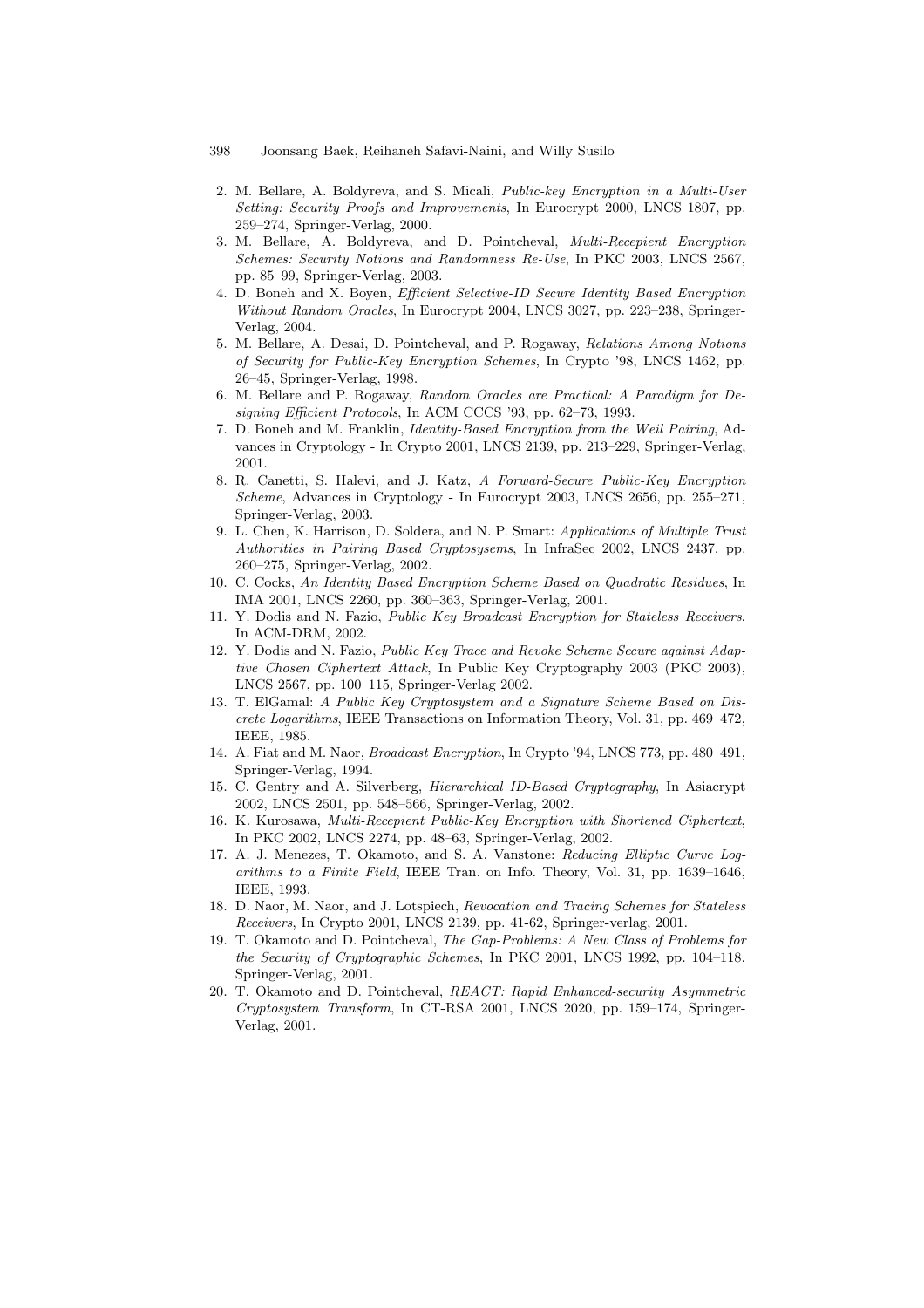21. N. P. Smart, Access Control Using Pairing Based Cryptography, In CT-RSA 2003, LNCS 2612, pp. 111–121, Springer-Verlag, 2003.

## A Proof of Theorem 2

Proof. We first define a normal public key encryption (non-IBE) scheme, which we call "Bilinear ElGamal" as follows.

• KeyGen: Choose two groups  $\mathcal{G} = \langle P \rangle$  and  $\mathcal F$  of the same prime order q. Construct a bilinear pairing  $\hat{e}: \mathcal{G} \times \mathcal{G} \to \mathcal{F}$ . Choose  $Q \in \mathcal{G}^*$  uniformly at random. Choose  $s \in \mathbb{Z}_q^*$  uniformly at random and compute  $T = sP$ . Return  $pk = (q, \mathcal{G}, \mathcal{F}, \hat{e}, P, Q, T)$  and  $sk=(q, \mathcal{G}, \mathcal{F}, \hat{e}, P, T, s)$  as a public key and a private key key respectively.

• Encrypt $(pk, M)$ : Choose  $r \in \mathbb{Z}_q^*$  at random and compute  $C = (U, W)$  such that  $(U, W) = (rP, \hat{e}(Q, T)^{r}M)$  for  $M \in \mathcal{F}$ . Return C as a ciphertext.

• Decrypt $(sk, C)$ : Parse C as  $(U, W)$ , compute  $M = W/\hat{e}(U, Q)^s$ , and return M as a plaintext.

In [20], a security notion for public key encryption called "One-Way-ness under Plaintext Checking Attack (OW-PCA)" is defined. Informally, a public key encryption scheme is  $(t', q_o, \epsilon')$ -OW-PCA secure if for any t'-time attacker B making  $q_o$  queries to the Plaintext Checking (PC) oracle, which, given a ciphertext-plaintext message pair  $(C, M)$ , outputs 1 if C encrypts M and 0 otherwise, B's advantage that finds a pre-image of a given ciphertext is less than  $\epsilon'.$ 

It is easy to see that the above Bilinear ElGamal scheme is OW-PCA secure assuming that the Gap-BDH problem (Definition 6) is intractable: Taking a public key  $(P, Q, T)$ , a ciphertext  $(U, W)$ , and a certain plaintext M' as input, the PC oracle checks whether  $(P, U, Q, T, W/M')$  is a Bilinear Diffie-Hellman tuple. Hence, the running time and advantage of the OW-PCA attacker is exactly the same as those of Gap-BDH attacker.

Now, assume that an attacker A breaks IND-sMID-CCA of the proposed scheme in Section 4 with probability greater than  $\epsilon$  within time t making  $q_{H_1}$ ,  $q_{H_2}$  and  $q_{H_3}$  random oracle queries and  $q_{ex}$  private key extraction queries and  $q_d$ decryption queries. We show that using this A, one can construct an OW-PCA attacker B for the Bilinear ElGamal Scheme.

Suppose that B is given  $(q, \mathcal{G}, \mathcal{F}, \hat{e}, P, Q, T)$  as a public key, and  $(U^*, W^*)$  =  $(r^*P, \hat{e}(Q, T)^{r^*}R^*)$  as a target ciphertext of the *Bilinear ElGamal* Scheme. Suppose also that  $B$ 's makes  $q_o$  queries to the PCA oracle of the Bilinear ElGamal scheme within time  $t'$ . We denote B's winning probability by  $\epsilon'$ , which will be determined later. B can simulate the Challenger's execution of each phase of IND-sMID-CCA game for A as follows.

[Simulation of Phase 1] Suppose that  $A$  outputs target multiple identities  $(ID_1^*$ ,  $\ldots, \text{ID}_n^*$ ).

[Simulation of Phase 2] B gives A  $(q, \mathcal{G}, \mathcal{F}, \hat{e}, P, Q, T, H_1, H_2, H_3)$  as the PKG's common parameter, where  $H_1$ ,  $H_2$ , and  $H_3$  are random oracles controlled by B as follows.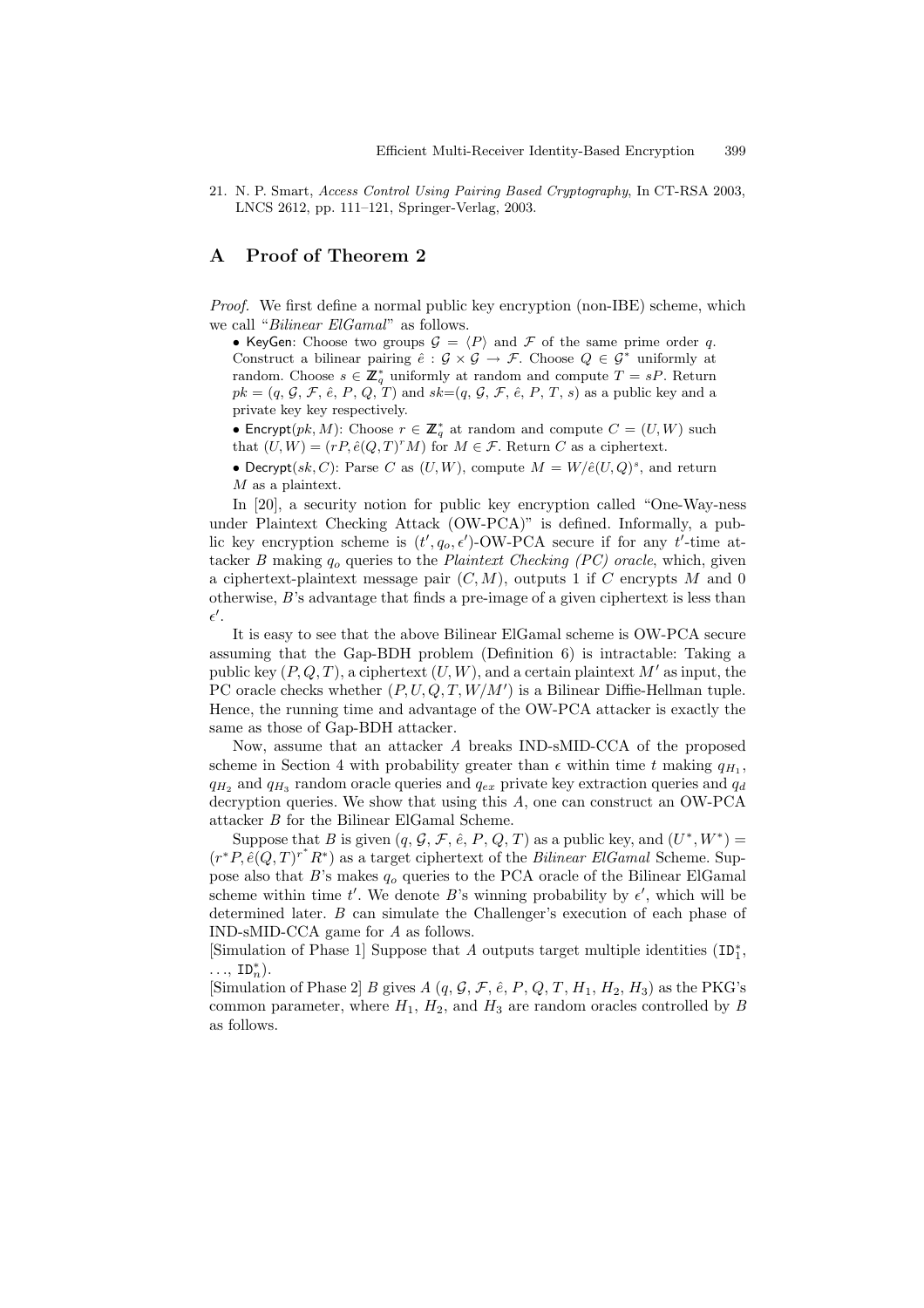Upon receiving a query  $ID_j$  to the random oracle  $H_1$  for some  $j \in [1, q_{H_1}]$ :

- If  $(ID_j, l_j, L_j)$  exists in H<sub>1</sub>List, return  $L_j$ . Otherwise do the following:
	- ∗ If  $ID_j = ID_i^*$  for some  $i \in [1, n]$ , compute  $L_j = l_j P Q$ .
	- ∗ Else choose  $l_j \in \mathbb{Z}_q^*$  uniformly at random and compute  $L_j = l_j P$ .
	- ∗ Put  $(ID_j, l_j, L_j)$  in H<sub>1</sub>List and return  $L_j$  as answer.

Upon receiving a query  $R_j$  to the random oracle  $H_2$  for some  $j \in [1, q_{H_2}]$ :

- If  $(R_j, K_j)$  exists in H<sub>2</sub>List, return  $L_j$ . Otherwise do the following:
	- ∗ Check whether  $(U^*, W^*)$  encrypts  $R_j$  using the PC oracle. If it is, return  $R_i$  and terminate the game. (In this case, B has achieved its goal as the pre-image of  $(U^*, W^*)$  has been found). Otherwise, do the following:
		- Pick  $K_j \in \{0,1\}^{k_1}$  uniformly at random.
		- · Put  $(R_j, K_j)$  in H<sub>2</sub>List and return  $K_j$  as answer.

Upon receiving a query  $(R_j, M_j, U_j, V_{j_1}, \ldots, V_{j_n}, W_{j_1}, W_{j_2}, \mathcal{L}_j)$  to the random oracle  $H_3$  for some  $j \in [1, q_{H_3}]:$ 

- If  $((R_j, M_j, U_j, V_{j_1}, \ldots, V_{j_n}, W_{j_1}, W_{j_2}, \mathcal{L}_j), \sigma_j)$  exists in H<sub>3</sub>List, return  $\sigma_j$ . Otherwise do the following:
	- ∗ Check whether  $(U^*, W^*)$  encrypts  $R_j$  using the PC oracle. If it is, return  $R_i$  and terminate the game. (In this case, B has achieved its goal as the pre-image of  $(U^*, W^*)$  has been found). Otherwise, do the following:
		- · Pick  $\sigma_j \in \{0,1\}^{k_2}$  uniformly at random.
		- Put  $((R_j, M_j, U_j, V_{j_1}, \ldots, V_{j_n}, W_{j_1}, W_{j_2}, \mathcal{L}_j), \sigma_j)$  in H<sub>3</sub>List and return  $\sigma_j$  as answer.

[Simulation of Phase 3] B then answers A's queries in Phase 3 as follows.

Upon receiving a private key extraction query  $ID_j$  for some  $j \in [1, q_{ex}]$  (By assumption,  $ID_j \neq ID_i^*$  for  $i = 1, ..., n$ ).:

- If  $(ID_j, l_j, L_j)$  exists in  $H_1$ List, compute  $S_{ID_i} = l_jT$ . Otherwise do the following: ∗ Choose  $l_j \in \mathbb{Z}_q^*$  uniformly at random and compute  $S_{\text{ID}_j} = l_jT$ .
	- ∗ Put  $(ID_j, l_j, L_j)$  in H<sub>1</sub>List and return  $S_{ID_j}$  as answer.

Upon receiving a decryption query  $(C_j, \text{ID}_i^*)$  for some  $i \in [1, n]$  and  $j \in [1, q_d]$ , where  $C_j = (U_j, V_{j_1}, \ldots, V_{j_n}, W_{j_1}, W_{j_2}, \mathcal{L}_j, \sigma_j)$ :

- If  $((R_j, M_j, U_j, V_{j_1}, \ldots, V_{j_n}, W_{j_1}, W_{j_2}, \mathcal{L}_j), \sigma_j)$  exists in  $H_3$ List do the following: ∗ Compute  $H_2(R_j)$  using the simulation of  $H_2$  above and check whether
	- $H_2(R_j) \oplus M_j = W_{j_2}$ . If not, return "Reject", otherwise do the following:  $\cdot$  Check whether  $(U_j, W_{j_1})$  encrypts  $R_j$  using the PC oracle,
		- Check  $\hat{e}(U_j, H_1(\text{ID}_i^*) + Q) = \hat{e}(P, V_{j_i}).$
		-
	- · If both of the above equations hold, return  $M_j$  and "Reject" otherwise.
- Else return "Reject".

[Simulation of Phase 4] Using the target ciphertext  $(U^*, W^*) = (r^*P, \hat{e}(Q, T)^{r^*}R^*)$ of the Bilinear ElGamal scheme, B creates a target ciphertext  $C^*$  as follows.

Upon receiving  $(M_0, M_1)$ :

• Choose  $\beta \in \{0,1\}$  at random and search  $H_1$ List to get  $l_i$  that corresponds to ID<sup>\*</sup> for  $i = 1, ..., n$ . Then, compute  $l_i U^*$  for  $i = 1, ..., n$ .